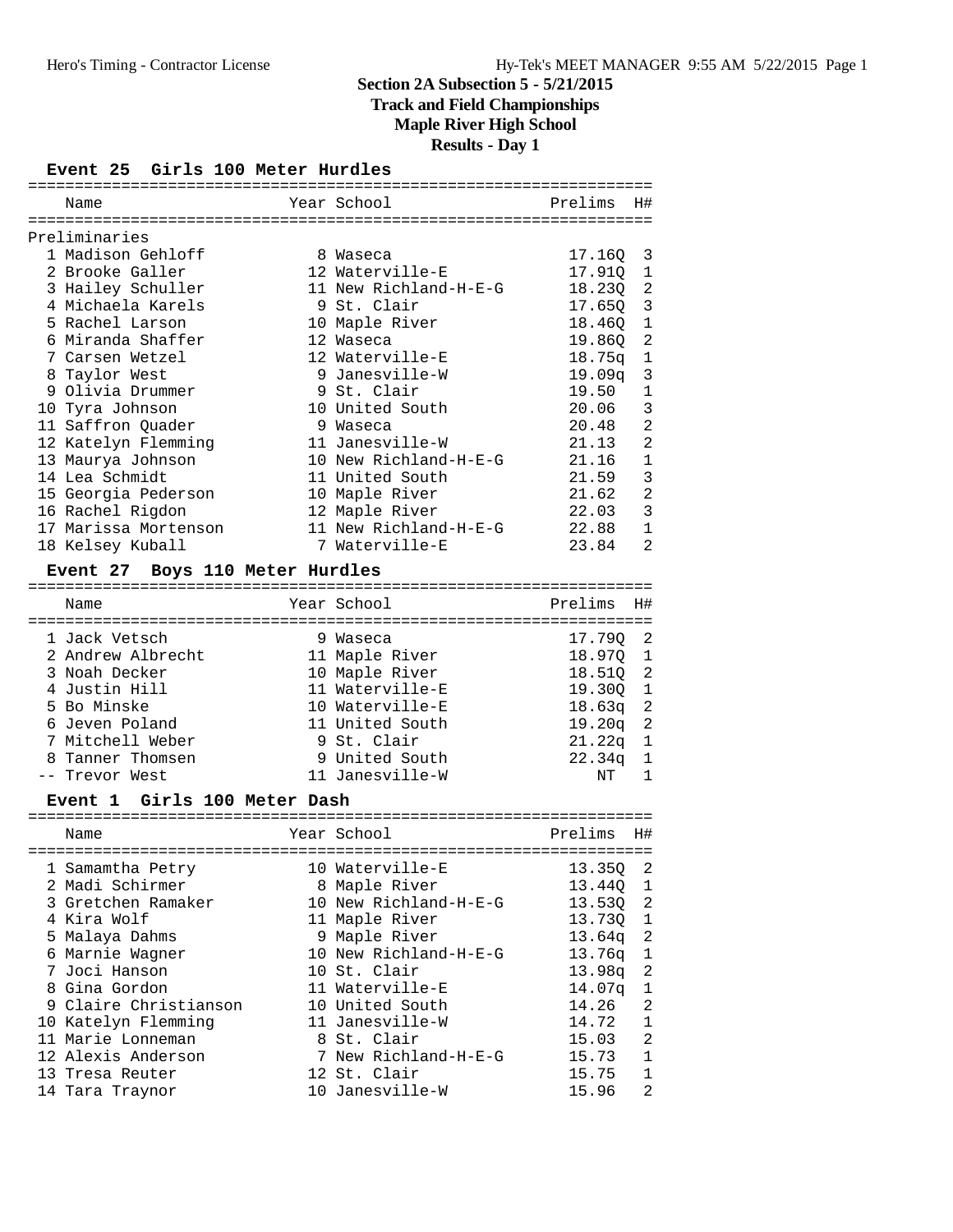# **Track and Field Championships**

#### **Maple River High School**

#### **Results - Day 1**

|                                         | Results - Day 1         |          |                                       |
|-----------------------------------------|-------------------------|----------|---------------------------------------|
| Event 1 Girls 100 Meter Dash            |                         |          |                                       |
| -- Emily Karsten                        | 10 Waseca               | DO       | 2                                     |
| Event 3 Boys 100 Meter Dash             |                         |          |                                       |
|                                         |                         |          |                                       |
| Name                                    | Year School             | Prelims  | H#                                    |
|                                         | .---------------------- |          |                                       |
| 1 Prince Bade                           | 11 Maple River          | 11.210 1 |                                       |
| 2 Roel Perales                          | 8 United South          | 11.49Q 3 |                                       |
| 3 Josiah Frye                           | 12 Waseca               | 11.690   | $\overline{c}$                        |
| 4 Noah Sletten                          | 10 New Richland-H-E-G   | 11.680   | $\mathbf{1}$                          |
| 5 Dallas Olson                          | 12 United South         | 11.720   | $\overline{3}$                        |
| 6 Sam Schruin                           | 11 St. Clair            | 11.900   | $\overline{c}$                        |
| 7 Lucas Mortensen                       | 10 St. Clair            | 12.08q   | $\overline{\mathbf{3}}$               |
| 8 Savieon Williamson                    | 9 Waseca                | 12.17q   | $\overline{a}$                        |
| 9 Markus Baessler                       | 11 Maple River          | 12.24    | $\mathbf{1}$                          |
| 10 Abe Zaft                             | 9 Waseca                | 12.27    | $\mathbf{1}$                          |
| 11 Chris Martens                        | 9 United South          | 12.42    | $\overline{a}$                        |
| 12 Blake Atherton                       | 9 Waterville-E          | 12.56    | $\begin{array}{c} 3 \\ 3 \end{array}$ |
| 13 Timmothy Reed                        | 9 Janesville-W          | 12.65    |                                       |
| 14 Aaron Seath                          | 11 New Richland-H-E-G   | 12.70    | $\overline{a}$                        |
| 15 Noah Schruin                         | 8 St. Clair             | 13.21    | $\mathbf{1}$                          |
| 16 Gage Wall                            | 11 Waterville-E         | 13.76    | $\mathbf 1$                           |
| 17 Ethan Borwege                        | 11 New Richland-H-E-G   | 13.85    | $\overline{a}$                        |
| 18 Wyatt Simon                          | 7 Maple River           | 14.09    | $\overline{3}$                        |
| 19 Austin Roemhildt                     | 9 Waterville-E          | 14.25    | $\mathbf{1}$                          |
| 20 Matthew VanRavenhorst 9 Janesville-W |                         | 14.37    | $\overline{2}$                        |
| 21 Matthew Schendel                     | 9 Janesville-W          | 15.37    | 3                                     |

### **Event 5 Girls 200 Meter Dash**

| Name |                                                                                                                                                                                                                                                                                                                                 |                    | Prelims                                                                                                                                                                                                                                                                                                            | H#                                                                      |
|------|---------------------------------------------------------------------------------------------------------------------------------------------------------------------------------------------------------------------------------------------------------------------------------------------------------------------------------|--------------------|--------------------------------------------------------------------------------------------------------------------------------------------------------------------------------------------------------------------------------------------------------------------------------------------------------------------|-------------------------------------------------------------------------|
|      |                                                                                                                                                                                                                                                                                                                                 |                    | 27.530                                                                                                                                                                                                                                                                                                             | -1                                                                      |
|      |                                                                                                                                                                                                                                                                                                                                 |                    |                                                                                                                                                                                                                                                                                                                    | 2                                                                       |
|      |                                                                                                                                                                                                                                                                                                                                 |                    |                                                                                                                                                                                                                                                                                                                    |                                                                         |
|      |                                                                                                                                                                                                                                                                                                                                 |                    |                                                                                                                                                                                                                                                                                                                    |                                                                         |
|      |                                                                                                                                                                                                                                                                                                                                 |                    |                                                                                                                                                                                                                                                                                                                    | 2                                                                       |
|      |                                                                                                                                                                                                                                                                                                                                 |                    |                                                                                                                                                                                                                                                                                                                    | 3                                                                       |
|      |                                                                                                                                                                                                                                                                                                                                 |                    |                                                                                                                                                                                                                                                                                                                    | $\mathbf{1}$                                                            |
|      |                                                                                                                                                                                                                                                                                                                                 |                    | 30.30                                                                                                                                                                                                                                                                                                              | 2                                                                       |
|      |                                                                                                                                                                                                                                                                                                                                 |                    |                                                                                                                                                                                                                                                                                                                    | 2                                                                       |
|      |                                                                                                                                                                                                                                                                                                                                 |                    | 30.53                                                                                                                                                                                                                                                                                                              | 3                                                                       |
|      |                                                                                                                                                                                                                                                                                                                                 |                    | 30.80                                                                                                                                                                                                                                                                                                              | $\mathbf{1}$                                                            |
|      |                                                                                                                                                                                                                                                                                                                                 |                    | 32.17                                                                                                                                                                                                                                                                                                              | 3                                                                       |
|      |                                                                                                                                                                                                                                                                                                                                 |                    | 32.40                                                                                                                                                                                                                                                                                                              | 2                                                                       |
|      |                                                                                                                                                                                                                                                                                                                                 | New Richland-H-E-G | 33.16                                                                                                                                                                                                                                                                                                              | 3                                                                       |
|      |                                                                                                                                                                                                                                                                                                                                 |                    | 33.54                                                                                                                                                                                                                                                                                                              | 2                                                                       |
|      |                                                                                                                                                                                                                                                                                                                                 |                    | 33.91                                                                                                                                                                                                                                                                                                              | 3                                                                       |
|      |                                                                                                                                                                                                                                                                                                                                 |                    | 47.02                                                                                                                                                                                                                                                                                                              | 1                                                                       |
|      | 1 Madi Schirmer<br>2 Lily Anderson<br>3 Anissa Janziq<br>4 Joci Hanson<br>5 Hannah Olson<br>Malaya Dahms<br>7 Erin VanWilgen<br>Breanna Karsten<br>10 Courtney Losee<br>11 Gina Gordon<br>12 Megan Fandrich<br>13 Emily Budach<br>14 Sarah Smith<br>15 Grace Kofstad<br>16 Aracelis Sepulveda<br>Emma Schena<br>18 Mya Walechka |                    | Year School<br>8 Maple River<br>11 Waterville-E<br>12 United South<br>10 St. Clair<br>11 Janesville-W<br>9 Maple River<br>9 New Richland-H-E-G<br>10 Waseca<br>12 Janesville-W<br>11 Waterville-E<br>10 St. Clair<br>10 Janesville-W<br>7 Maple River<br>7 New Richland-H-E-G<br>11 United South<br>9 Waterville-E | 28.780<br>28.82Q 3<br>$29.15Q$ 1<br>29.480<br>29.620<br>29.28q<br>30.37 |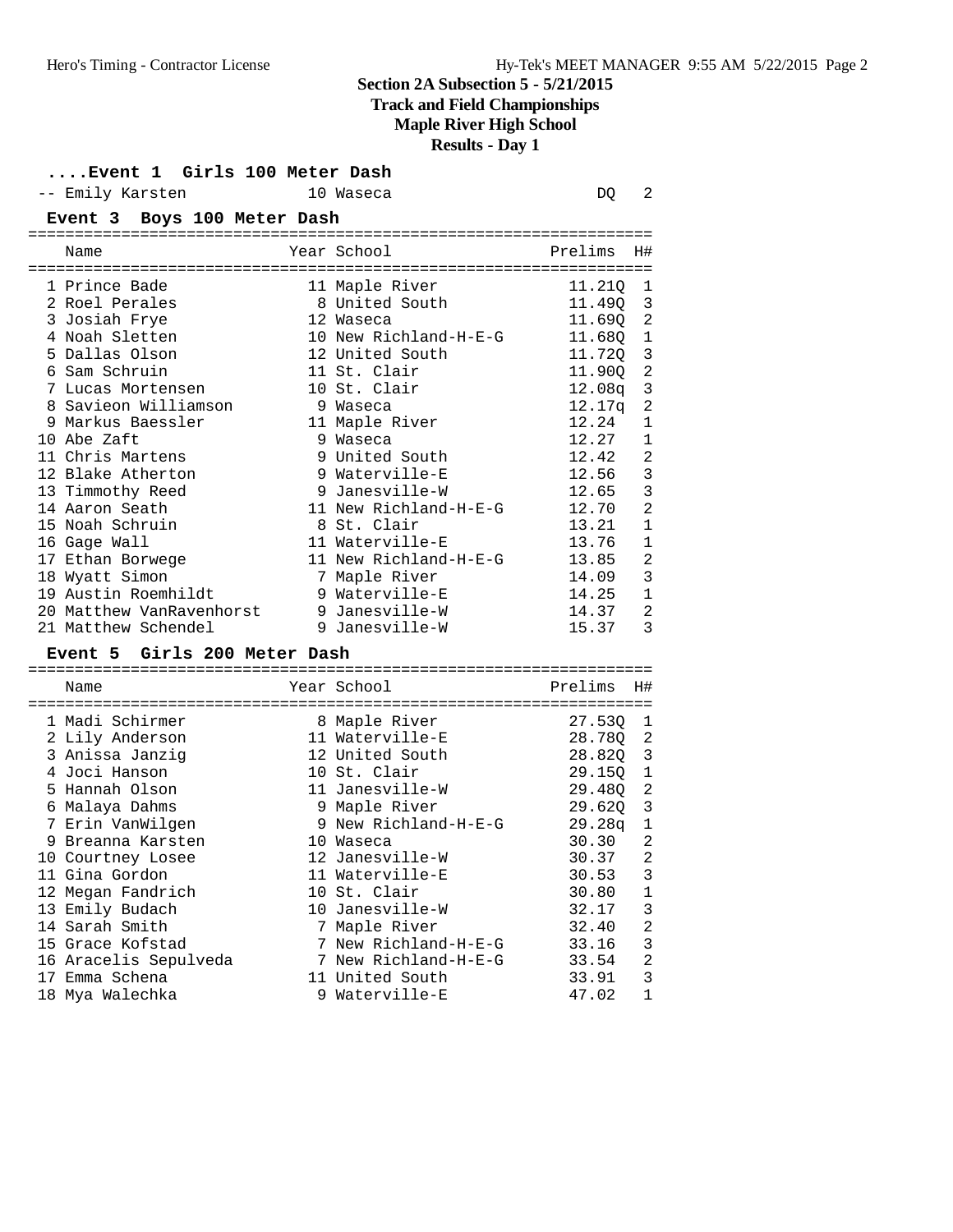# **Track and Field Championships**

**Maple River High School**

**Results - Day 1**

### **Event 7 Boys 200 Meter Dash**

|        | Name                             |  | Year School           |                        | Prelims            | H#             |
|--------|----------------------------------|--|-----------------------|------------------------|--------------------|----------------|
|        |                                  |  |                       |                        |                    |                |
|        | 1 John Schuster                  |  | 12 United South       |                        | 23.67Q             | 1              |
|        | 2 Prince Bade                    |  | 11 Maple River        |                        | 24.140             | $\overline{2}$ |
|        | 3 Caleb Hall                     |  | 10 St. Clair          |                        | 25.120             | 3              |
|        | 4 Ryan Eustice                   |  | 11 Janesville-W       |                        | 25.02Q             | $\overline{a}$ |
|        | 5 Spencer Heitkamp               |  | 10 Janesville-W       |                        | 25.07Q             | $\mathbf{1}$   |
|        | 6 Tyler Hyatt                    |  | 10 Waseca             |                        | 25.95Q             | 3              |
|        | 7 Zach Mely                      |  | 11 New Richland-H-E-G |                        | 25.09q             | 1              |
|        | 8 Noah Buchele                   |  | 9 Waseca              |                        | 25.72 <sub>q</sub> | $\overline{a}$ |
|        | 9 Hunter Pederson                |  | 8 Maple River         |                        | 26.45              | $\mathbf{1}$   |
|        |                                  |  |                       |                        | 26.67              | 3              |
|        | 10 Agro Gushwa                   |  | 7 New Richland-H-E-G  |                        |                    |                |
|        | 11 Noah Schruin                  |  | 8 St. Clair           |                        | 26.73              | $\overline{a}$ |
|        | 12 Jacob Winch                   |  | 11 St. Clair          |                        | 26.84              | $\mathbf{1}$   |
|        | 13 Karter Sletten                |  | 11 New Richland-H-E-G |                        | 27.40              | $\overline{a}$ |
|        | 14 Cole Moske                    |  | 9 Maple River         |                        | 28.40              | 3              |
|        | 15 Jaden Taylor                  |  | 7 Waterville-E        |                        | 29.75              | 3              |
|        | 16 Cody St. John                 |  | 12 Janesville-W       |                        | 30.26              | $\overline{2}$ |
|        | 17 Austin Roemhildt              |  | 9 Waterville-E        |                        | 31.40              | $\overline{2}$ |
|        | 18 Haakon Asp                    |  | 7 Waterville-E        |                        | 32.29              | 1              |
|        | 19 Ryan Lacher                   |  | 10 United South       |                        | 32.56              | 1              |
|        |                                  |  |                       |                        |                    |                |
|        | Event 45 Girls 4x800 Meter Relay |  |                       |                        |                    |                |
|        |                                  |  |                       |                        |                    |                |
|        | School                           |  |                       |                        | Finals             |                |
| Finals |                                  |  |                       |                        |                    |                |
|        | 1 Waseca                         |  |                       |                        | 10:12.27           |                |
|        |                                  |  |                       |                        |                    |                |
|        | 1) Sally OBrien 12               |  |                       | 2) Kourtney Kulseth 10 |                    |                |
|        | 3) Aubrey Highum 11              |  |                       | 4) Allison Breck 11    |                    |                |
|        | 2 Maple River                    |  |                       |                        | 11:01.02           |                |
|        | 1) Macy Rennpferd 9              |  |                       | 2) Mariah Davis 10     |                    |                |
|        | 3) Taylor Doering 10             |  |                       | 4) Victoria Barkosky 8 |                    |                |
|        | 3 New Richland-H-E-G             |  |                       |                        | 11:06.61           |                |
|        | 1) Sandra Quezada 12             |  |                       | 2) Kelly Harden 9      |                    |                |
|        | 3) Hailey Westrum 8              |  |                       | 4) Maddie Bartlett 7   |                    |                |
|        | 4 Waterville-Elysian-Morristown  |  |                       |                        | 11:31.80           |                |
|        | 1) Madison Timm 10               |  |                       | 2) Emily Bass 9        |                    |                |
|        | 3) Sarah Best 8                  |  |                       | 4) Samantha Becker 12  |                    |                |
|        |                                  |  |                       |                        |                    |                |
|        | Event 47 Boys 4x800 Meter Relay  |  |                       |                        |                    |                |
|        | School                           |  |                       |                        | Finals             |                |
|        |                                  |  |                       |                        |                    |                |
|        | l Waseca                         |  |                       |                        | 8:38.91            |                |
|        | 1) Jesse Delgado 11              |  |                       | 2) Isaac Highum 12     |                    |                |
|        | 3) Jake Wilkening 12             |  |                       | 4) Cole Streich 10     |                    |                |
|        | 2 New Richland-H-E-G             |  |                       |                        | 8:52.20            |                |
|        | 1) Tyler Schlaak 11              |  |                       | 2) John Cole 11        |                    |                |
|        | 3) Nathan Krause 11              |  |                       | 4) Josh Flemming 10    |                    |                |
|        | 3 United South Central*          |  |                       |                        | 9:13.87            |                |
|        | 1) Brian Remington 12            |  |                       | 2) Adam Stevermer 12   |                    |                |
|        |                                  |  |                       |                        |                    |                |
|        | 3) Thomas Mantor 11              |  |                       | 4) Chris Mulholland 10 |                    |                |
|        | 4 Janesville-Waldorf-Pemberton   |  |                       |                        | 9:17.50            |                |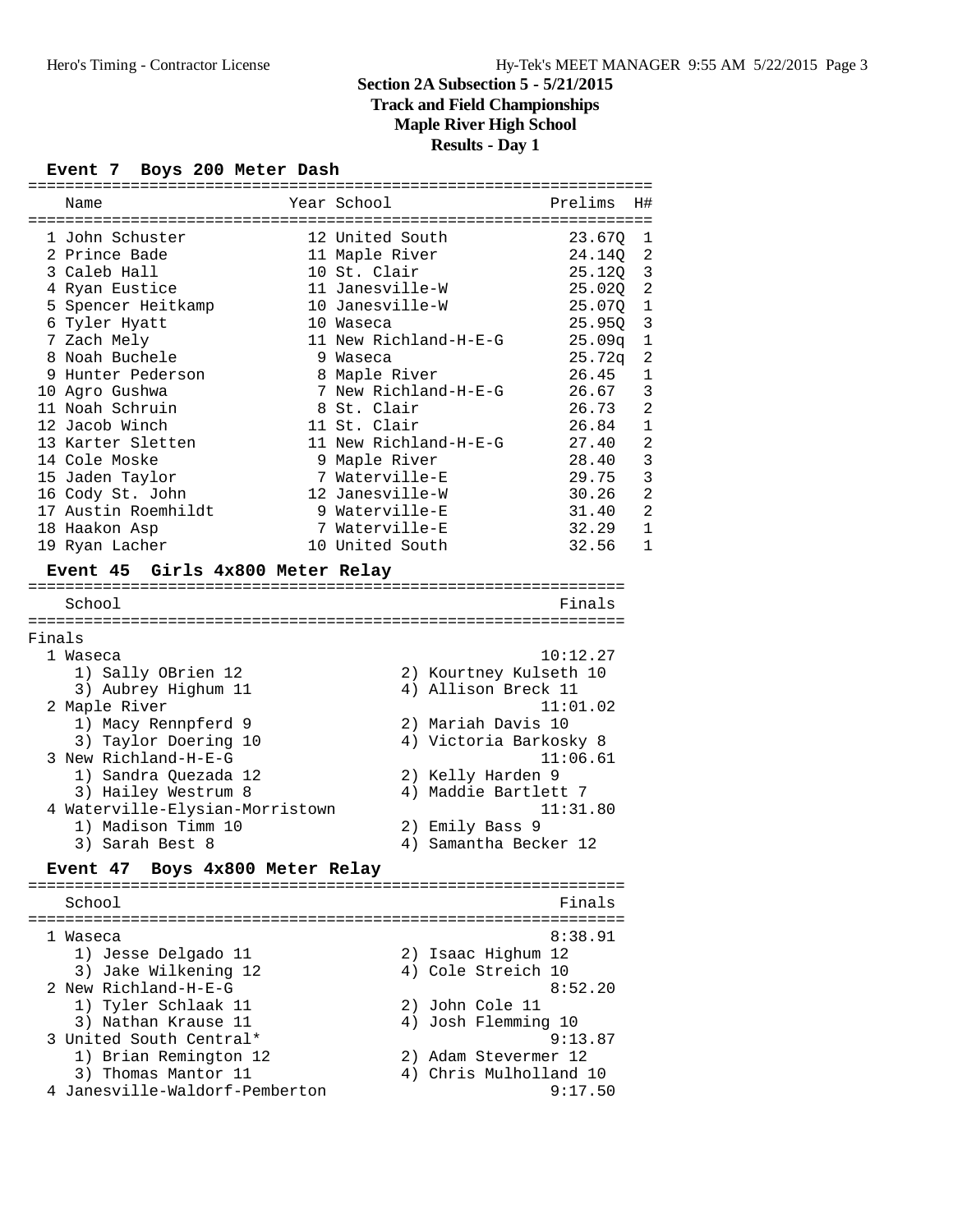## **Track and Field Championships**

**Maple River High School**

**Results - Day 1**

# **....Event 47 Boys 4x800 Meter Relay**

| 1) Kelton Lynch 12              | 2) Brennen Mogensen 12  |
|---------------------------------|-------------------------|
| 3) Kaden Cameron 9              | 4) Alec Mulcahey 12     |
| 5 Maple River                   | 9:17.68                 |
| 1) Isaiah Lippert 10            | 2) Mason Moske 11       |
| 3) Nolan Mattison 8             | 4) Ryan Evenson 12      |
| 6 Waterville-Elysian-Morristown | 10:13.65                |
| 1) Lewis Becker 9               | 2) Christopher Byrne 9  |
| 3) Samuel Larson 12             | 4) Fransisco Gonzalez 9 |
|                                 |                         |

### **Event 25 Girls 100 Meter Hurdles**

| Name                                                                                              | Year School                                                                           | Finals                                    |
|---------------------------------------------------------------------------------------------------|---------------------------------------------------------------------------------------|-------------------------------------------|
| 1 Brooke Galler<br>2 Hailey Schuller<br>3 Madison Gehloff<br>4 Michaela Karels<br>5 Rachel Larson | 12 Waterville-E<br>11 New Richland-H-E-G<br>8 Waseca<br>9 St. Clair<br>10 Maple River | 16.62<br>16.63<br>16.84<br>17.24<br>18.05 |
| 6 Carsen Wetzel<br>7 Miranda Shaffer<br>8 Taylor West                                             | 12 Waterville-E<br>12 Waseca<br>9 Janesville-W                                        | 18.48<br>18.92<br>19.03                   |

### **Event 27 Boys 110 Meter Hurdles**

| Name                                                                                                                      | Year School                                                                                                          | Finals                                                      |
|---------------------------------------------------------------------------------------------------------------------------|----------------------------------------------------------------------------------------------------------------------|-------------------------------------------------------------|
| 1 Jack Vetsch<br>2 Mitchell Weber<br>3 Andrew Albrecht<br>4 Noah Decker<br>5 Jeven Poland<br>6 Bo Minske<br>7 Justin Hill | 9 Waseca<br>9 St. Clair<br>11 Maple River<br>10 Maple River<br>11 United South<br>10 Waterville-E<br>11 Waterville-E | 17.26<br>17.80<br>18.18<br>18.30<br>18.37<br>18.47<br>19.12 |
| 8 Tanner Thomsen                                                                                                          | 9 United South                                                                                                       | 22.99                                                       |

### **Event 1 Girls 100 Meter Dash**

| Name                                                                                                                                            |                             | Year School                                                                                                                                              | Finals                                                               |  |  |
|-------------------------------------------------------------------------------------------------------------------------------------------------|-----------------------------|----------------------------------------------------------------------------------------------------------------------------------------------------------|----------------------------------------------------------------------|--|--|
| 1 Madi Schirmer<br>2 Samamtha Petry<br>3 Gretchen Ramaker<br>4 Marnie Wagner<br>5 Kira Wolf<br>6 Malaya Dahms<br>7 Gina Gordon<br>8 Joci Hanson |                             | 8 Maple River<br>10 Waterville-E<br>10 New Richland-H-E-G<br>10 New Richland-H-E-G<br>11 Maple River<br>9 Maple River<br>11 Waterville-E<br>10 St. Clair | 12.98<br>13.34<br>13.56<br>13.80<br>13.82<br>13.92<br>14.43<br>14.48 |  |  |
|                                                                                                                                                 | Event 3 Boys 100 Meter Dash |                                                                                                                                                          |                                                                      |  |  |
| Name                                                                                                                                            |                             | Year School                                                                                                                                              | Finals                                                               |  |  |
| 1 Prince Bade<br>2 Josiah Frye                                                                                                                  |                             | 11 Maple River<br>12 Waseca                                                                                                                              | 11.21<br>1170                                                        |  |  |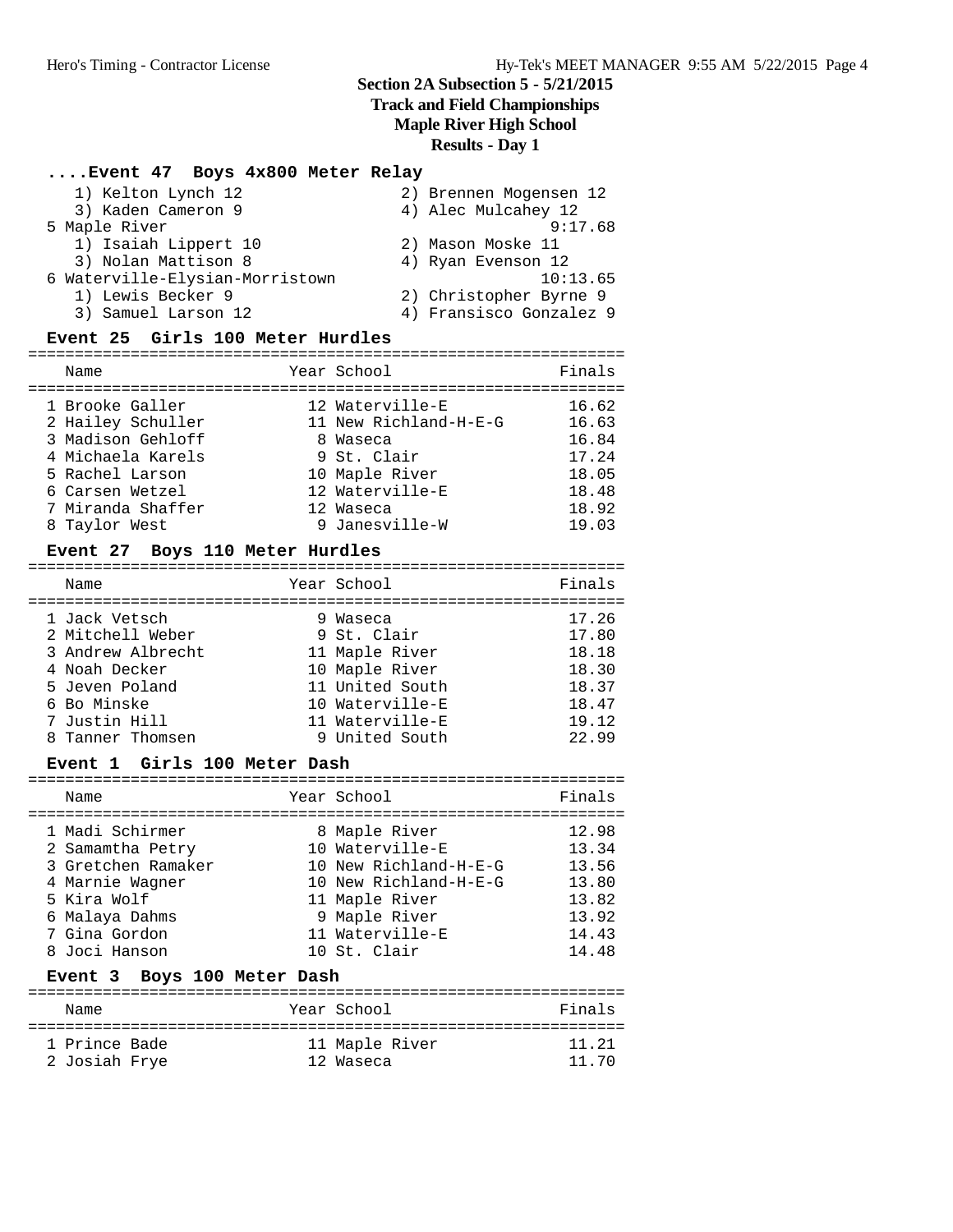**Track and Field Championships**

**Maple River High School**

**Results - Day 1**

# **....Event 3 Boys 100 Meter Dash**

| 8 United South<br>3 Roel Perales          | 11.74                                   |
|-------------------------------------------|-----------------------------------------|
| 12 United South<br>4 Dallas Olson         | 11.79                                   |
| 5 Noah Sletten                            | 10 New Richland-H-E-G<br>11.88          |
| 6 Sam Schruin<br>11 St. Clair             | 11.94                                   |
| 10 St. Clair<br>7 Lucas Mortensen         | 12.20                                   |
| Event 37 Girls 4x200 Meter Relay          |                                         |
| School                                    | Finals                                  |
|                                           |                                         |
| 1 New Richland-H-E-G                      | 1:53.42                                 |
| 1) Hailey Schuller 11                     | 2) Gretchen Ramaker 10                  |
| 3) Marnie Wagner 10                       | 4) Maddie Wagner 10                     |
| 2 Janesville-Waldorf-Pemberton            | 1:59.01                                 |
| 1) Taylor West 9                          | 2) Hannah Olson 11                      |
| 3) Gabrielle Hagen 11                     | 4) Emily Budach 10                      |
| 3 Waseca                                  | 1:59.02                                 |
| 1) Taylor Hiller 9<br>3) Emily Karsten 10 | 2) Maya Aberle 9<br>4) Alyssa Homeier 8 |
| 4 Waterville-Elysian-Morristown           | 2:00.50                                 |
| 1) Carsen Wetzel 12                       | 2) Hattie Peach 10                      |
| 3) Kaci Atherton 11                       | 4) Lynnea Asp 10                        |
| 5 Maple River                             | 2:03.76                                 |
| 1) Abigail Brauch 7                       | 2) Emily Jaeger 9                       |
| 3) Lea Gossner 11                         | 4) Vanessa Barkosky 7                   |
| 6 United South Central*                   | 2:12.01                                 |
| 1) Emma Schena 11                         | 2) Sierra Dahlen 10                     |
| 3) Ashley Graham 10                       | 4) Lea Schmidt 11                       |
| -- St. Clair                              | DQ                                      |
| 1) Hailey Embacher 10                     | 2) Joci Hanson 10                       |
| 3) Tresa Reuter 12                        | 4) Jessica Loeffler 12                  |
| Event 39 Boys 4x200 Meter Relay           |                                         |
| School                                    | Finals                                  |
|                                           |                                         |
| 1 Waseca                                  | 1:34.99<br>2) Alex Dahle 12             |
| 1) Josiah Frye 12<br>3) Nick Buchele 11   | 4) Dylan Romain 12                      |
| 2 United South Central*                   | 1:37.13                                 |
| 1) Dallas Olson 12                        | 2) Cedric Duetrpisch 11                 |
|                                           |                                         |
|                                           |                                         |
| 3) Chris Martens 9                        | 4) Roel Perales 8                       |
| 3 St. Clair                               | 1:37.78                                 |
| 1) Caleb Hall 10<br>3) Mitchell Weber 9   | 2) Jack Thompson 9<br>4) Sam Schruin 11 |
| 4 New Richland-H-E-G                      | 1:43.80                                 |
| 1) Aaron Seath 11                         | 2) Noah Sletten 10                      |
| 3) Karter Sletten 11                      | 4) Zach Mely 11                         |
| 5 Janesville-Waldorf-Pemberton            | 1:46.29                                 |
| 1) Timmothy Reed 9                        | 2) Spencer Heitkamp 10                  |
| 3) Kaden Mogensen 9                       | 4) Cole Benson 10                       |
| 6 Waterville-Elysian-Morristown           | 2:16.98                                 |
| 1) Jaden Taylor 7<br>3) Cole Kokoschke 7  | 2) Haakon Asp 7<br>4) Seth LaFrance 7   |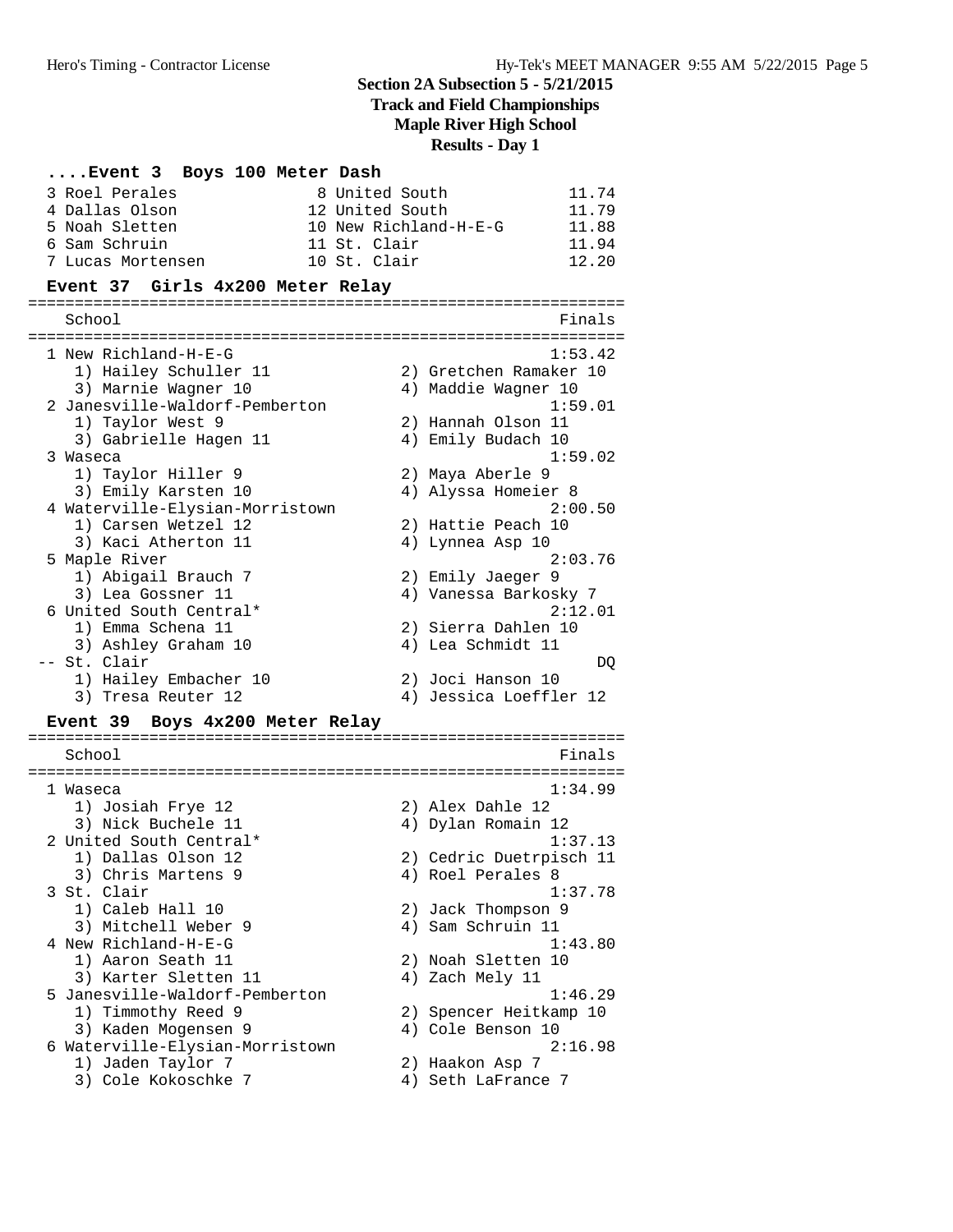**Track and Field Championships**

### **Maple River High School**

**Results - Day 1**

### **....Event 39 Boys 4x200 Meter Relay**

#### -- Maple River DQ

- 1) Markus Baessler 11 120 20 Noah Decker 10
- 3) Ryan Evenson 12 4) Trevor Prange 10
- 

### **Event 17 Girls 1600 Meter Run**

| Name               | Year School          | Finals  |
|--------------------|----------------------|---------|
| 1 Tierney Winter   | 11 Waterville-E      | 5:27.37 |
| 2 Abbe Dufault     | 8 Waseca             | 5:36.37 |
| 3 Sadie Herbst     | 10 Waseca            | 5:47.66 |
| 4 Gabby Passmore   | 11 Maple River       | 5:49.92 |
| 5 Amber Klein      | 12 United South      | 6:11.65 |
| 6 Annie Prigge     | 7 New Richland-H-E-G | 6:16.40 |
| 7 Emily Bass       | 9 Waterville-E       | 6:20.24 |
| 8 Hailey Westrum   | 8 New Richland-H-E-G | 6:22.56 |
| 9 Micaela Vaale    | 7 New Richland-H-E-G | 6:40.97 |
| 10 Ashley Johnson  | 8 Janesville-W       | 6:53.79 |
| 11 Mariah Davis    | 10 Maple River       | 6:57.55 |
| 12 Morgan Bruegger | 9 Maple River        | 6:58.17 |
| 13 Lacey Cords     | 8 Janesville-W       | 7:25.42 |
| 14 Emily Zimmer    | 7 Waterville-E       | 7:33.73 |

#### **Event 19 Boys 1600 Meter Run**

| Name                 | Year School          | Finals  |
|----------------------|----------------------|---------|
| 1 Shane Streich      | 12 Waseca            | 4:19.58 |
| 2 Stephen Dobie      | 9 Maple River        | 4:53.40 |
| 3 Jack McCabe        | 9 Waseca             | 4:55.96 |
| 4 Brian Remington    | 12 United South      | 5:02.86 |
| 5 Jesse Delgado      | 11 Waseca            | 5:07.81 |
| 6 Brennen Mogensen   | 12 Janesville-W      | 5:13.80 |
| 7 Fransisco Gonzalez | 9 Waterville-E       | 5:16.24 |
| 8 Trevor Lemmon      | 11 Maple River       | 5:25.75 |
| 9 Chase Baker        | 7 St. Clair          | 5:29.78 |
| 10 Jacob Schuller    | 8 New Richland-H-E-G | 5:35.80 |
| 11 Lewis Becker      | 9 Waterville-E       | 5:37.20 |
| 12 Brenden McMann    | 9 New Richland-H-E-G | 5:43.50 |
| 13 Hunter Malwitz    | 9 United South       | 5:52.21 |
| 14 Jaqer Beck        | 8 New Richland-H-E-G | 5:53.36 |
| 15 Jonathan Crouch   | 9 Janesville-W       | 6:18.01 |

# **Event 33 Girls 4x100 Meter Relay**

| School                                                |                                        | Finals |
|-------------------------------------------------------|----------------------------------------|--------|
| 1 Waterville-Elysian-Morristown<br>1) Alicia Avila 10 | 2) Lily Anderson 11                    | 51.63  |
| 3) Brooke Galler 12<br>2 Waseca                       | 4) Samamtha Petry 10                   | 52.68  |
| 1) Samantha Hiller 12<br>3) Klaire Harris 9           | 2) Odell Frye 8<br>4) Alyssa Homeier 8 |        |
| 3 United South Central*                               |                                        | 54 19  |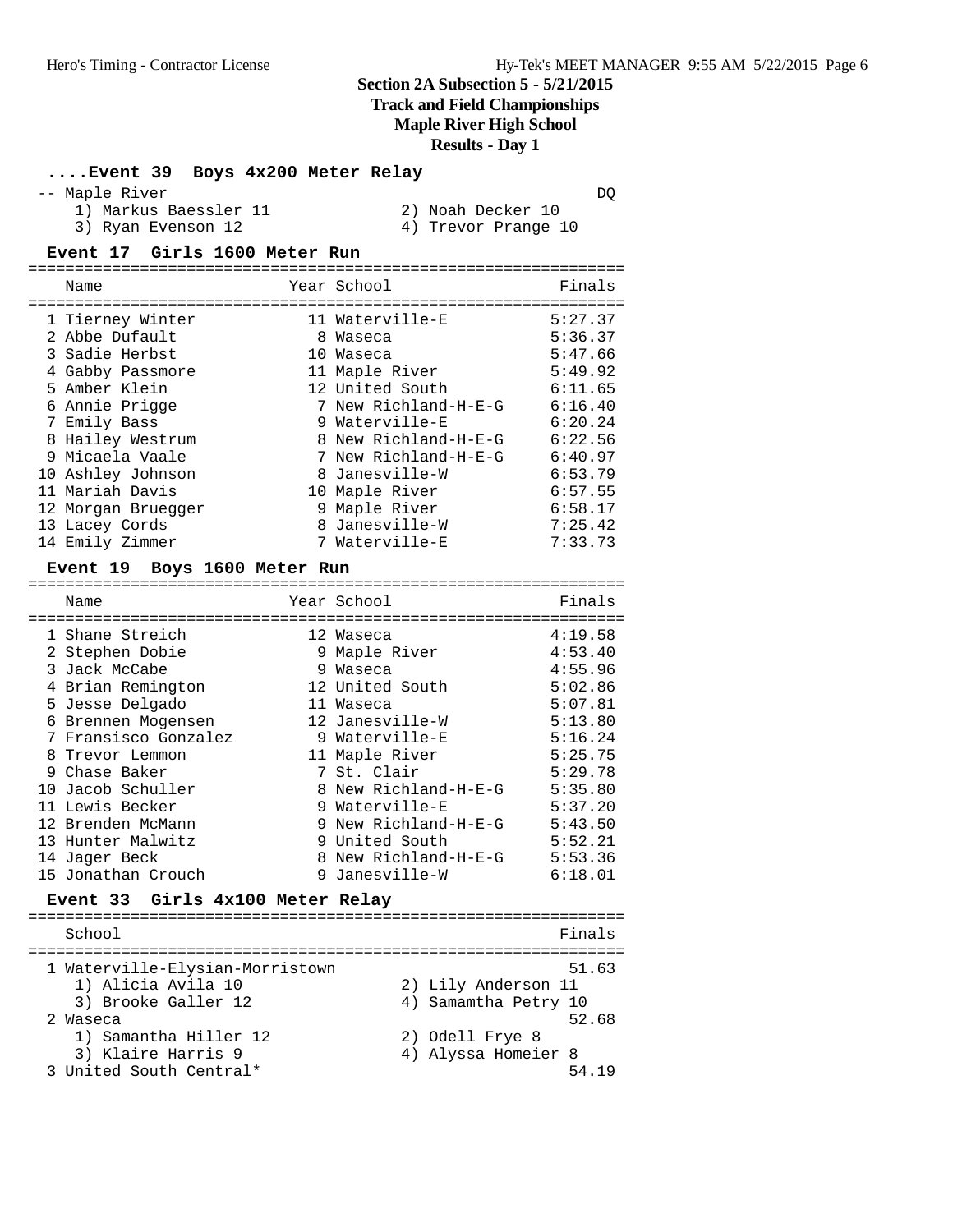# **Track and Field Championships**

**Maple River High School**

**Results - Day 1**

# **....Event 33 Girls 4x100 Meter Relay**

| 1) Anissa Janzig 12                |    | 2) Linsey Thisius 12      |
|------------------------------------|----|---------------------------|
| 3) Catilyn Klocek 11               |    | 4) Claire Christianson 10 |
| 4 New Richland-H-E-G               |    | 54.23                     |
| 1) Gretchen Ramaker 10             |    | 2) Marnie Wagner 10       |
| 3) Maddie Wagner 10                |    | 4) Erin VanWilgen 9       |
| 5 Maple River                      |    | 56.14                     |
| 1) Emily Jaeger 9                  |    | 2) Kira Wolf 11           |
| 3) Malaya Dahms 9                  |    | 4) McKenna Ehlers 12      |
| 6 Janesville-Waldorf-Pemberton     |    | 56.68                     |
| 1) Hannah Olson 11                 |    | 2) Gabrielle Hagen 11     |
| 3) Emily Budach 10                 |    | 4) Courtney Losee 12      |
| 7 St. Clair                        |    | 58.96                     |
| 1) Marie Lonneman 8                |    | 2) Isabella Hanson 7      |
| 3) Sophia Cazier 7                 |    | 4) Megan Fandrich 10      |
| Event 35<br>Boys 4x100 Meter Relay |    |                           |
|                                    |    |                           |
| School                             |    | Finals                    |
|                                    |    |                           |
| 1 Waseca                           |    | 44.47                     |
| 1) Dylan Romain 12                 |    | 2) Brady Bomsta 12        |
| 3) Dylan Hermanstorfer 12          |    | 4) Nick Buchele 11        |
| 2 Maple River                      |    | 48.20                     |
| 1) Andrew Albrecht 11              |    | 2) Markus Baessler 11     |
| 3) Tanner Carey-Fritz 11           |    | 4) Trevor Prange 10       |
| 3 New Richland-H-E-G               |    | 48.54                     |
| 1) Aaron Seath 11                  |    | 2) Zach Mely 11           |
| 3) Noah Sletten 10                 |    | 4) Nathan Krause 11       |
| 4 Janesville-Waldorf-Pemberton     |    | 49.79                     |
| 1) Timmothy Reed 9                 |    | 2) Spencer Heitkamp 10    |
| 3) Kaden Mogensen 9                |    | 4) Cole Benson 10         |
| 5 United South Central*            |    | 50.45                     |
| 1) Steve Rath 11                   |    | 2) Jeven Poland 11        |
| 3) Cody Cory 9                     |    | 4) Chris Martens 9        |
| 6 Waterville-Elysian-Morristown    |    | 51.14                     |
| 1) Nick Amundson 12                |    | 2) Blake Atherton 9       |
| 3) Gage Wall 11                    |    | 4) Bo Minske 10           |
| -- St. Clair                       |    | DQ                        |
| 1) Lucas Mortensen 10              |    | 2) Mason Arndt 11         |
| 3) Jack Thompson 9                 | 4) | Sam Schruin 11            |

#### **Event 9 Girls 400 Meter Dash**

=================================================================== Name **Name** Year School **Finals H#** =================================================================== 1 Lynnea Asp 10 Waterville-E 1:03.78 2 2 Catilyn Klocek 11 United South 1:04.69 2 3 Madison Timm 10 Waterville-E 1:06.05 2 4 Rachael Roberts 8 Janesville-W 1:08.12 2 5 Vanessa Barkosky 7 Maple River 1:09.79 2 6 Taylor Hiller 9 Waseca 1:10.19 2 7 Samantha Ulrich 9 Maple River 1:16.82 1 8 Ashley Johnson 8 Janesville-W 1:18.77 2 9 Sierra Dahlen 10 United South 1:18.79 1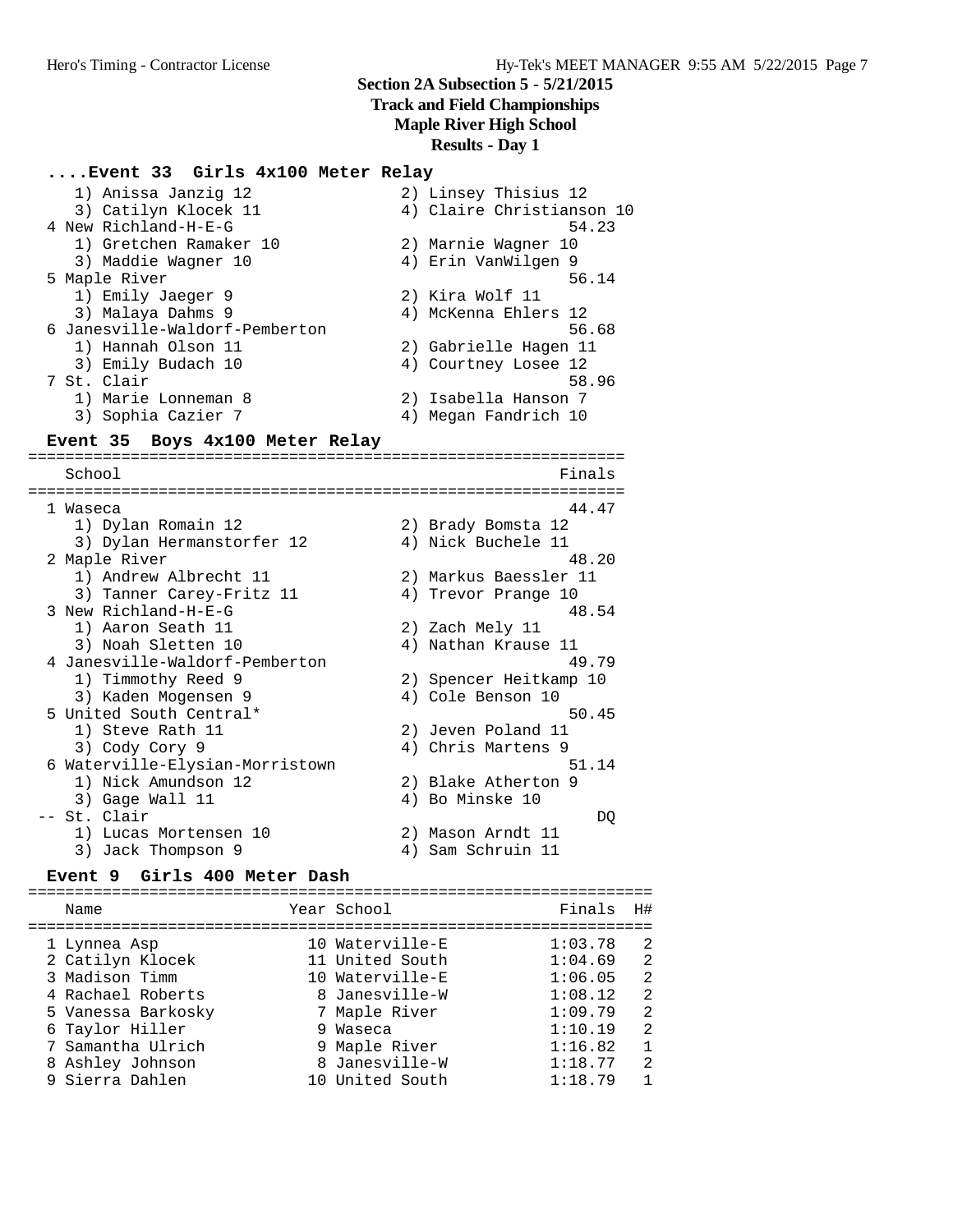# **Track and Field Championships**

# **Maple River High School**

**Results - Day 1**

# **....Event 9 Girls 400 Meter Dash**

| 10 Micaela Vaale                    |                             | 7 New Richland-H-E-G $1:26.19$ |         | 1              |
|-------------------------------------|-----------------------------|--------------------------------|---------|----------------|
| Event 11 Boys 400 Meter Dash        |                             |                                |         |                |
| Name                                |                             | Year School                    | Finals  | H#             |
| 1 John Schuster                     |                             | 12 United South                | 49.45   | 3              |
| 2 Prince Bade                       |                             | 11 Maple River                 | 54.26   | 3              |
| 3 Caleb Hall                        |                             | 10 St. Clair                   | 54.86   | 3              |
| 4 Ryan Eustice                      |                             | 11 Janesville-W                | 55.31   | 3              |
| 5 Josh Flemming                     |                             | 10 New Richland-H-E-G          | 55.89   | $\overline{a}$ |
| 5 Adam Kuball                       |                             | 9 Waseca                       | 55.89   | 3              |
| 7 Cody Cory                         |                             | 9 United South                 | 57.76   | 3              |
| 8 Christopher Byrne                 |                             | 9 Waterville-E                 | 58.46   | $\overline{a}$ |
| 9 Cesar Gallegos                    |                             | 12 Waseca                      | 58.81   | $\overline{3}$ |
| 10 Agro Gushwa                      |                             | 7 New Richland-H-E-G           | 59.16   | $\overline{2}$ |
| 11 Kaden Mogensen                   |                             | 9 Janesville-W                 | 59.30   | $\overline{2}$ |
| 12 Steve Rath                       |                             | 11 United South                | 1:00.55 | $\overline{2}$ |
| 13 Nick Jewison                     |                             | 12 Janesville-W                | 1:00.75 | $\overline{2}$ |
| 14 Jerret Utpadel                   |                             | 9 New Richland-H-E-G           | 1:01.50 | $\overline{2}$ |
| 15 Nolan Mattison                   |                             | 8 Maple River                  | 1:01.76 | 1              |
| 16 Colter Carey-Fritz               |                             | 10 Maple River                 | 1:06.52 | $\mathbf{1}$   |
| 17 Jackson Galler                   |                             | 10 Waterville-E                | 1:08.18 | $\mathbf{1}$   |
| -- Jack Thompson                    |                             | 9 St. Clair                    | DO.     | 3              |
| Event 29 Girls 300 Meter Hurdles    |                             |                                |         |                |
| Name                                |                             | Year School                    | Finals  | H#             |
| 1 Madison Gehloff                   |                             | 8 Waseca                       | 50.43   | 2              |
| 2 Brooke Galler                     |                             | 12 Waterville-E                | 51.65   | 2              |
| 3 Miranda Shaffer                   |                             | 12 Waseca                      | 52.55   | $\overline{2}$ |
| 4 Hailey Schuller                   |                             | 11 New Richland-H-E-G          | 53.17   | $\overline{a}$ |
| 5 Olivia Drummer                    |                             | 9 St. Clair                    | 54.70   | $\overline{2}$ |
| 6 Taylor West                       |                             | 9 Janesville-W                 | 55.22   | $\overline{2}$ |
| 7 Carsen Wetzel                     |                             | 12 Waterville-E                | 55.44   | $\overline{2}$ |
| 8 Rachel Larson                     |                             | 10 Maple River                 | 55.73   | $\overline{2}$ |
| 9 Madison Melcher                   |                             | 11 Waseca                      | 56.75   | $\mathbf 1$    |
| 10 Georgia Pederson                 |                             | 10 Maple River                 | 57.63   | $\mathbf{1}$   |
| 11 Katelyn Flemming                 |                             | 11 Janesville-W                | 57.64   | $\mathbf{1}$   |
| 12 Tyra Johnson                     |                             | 10 United South                | 59.99   | $\mathbf{1}$   |
| 13 Lea Schmidt                      |                             | 11 United South                | 1:00.30 | 1              |
| 14 Lea Gossner                      |                             | 11 Maple River                 | 1:00.92 | 1              |
| 15 Alexis Anderson                  |                             | 7 New Richland-H-E-G           | 1:03.88 | $\mathbf 1$    |
| 16 Maurya Johnson                   |                             | 10 New Richland-H-E-G          | 1:05.02 | $\mathbf{1}$   |
| . 21. 23<br>$. 200 \text{ m}$<br>m. | $T$ , $T$ , $T$ , $T$ , $T$ | - 55 -                         |         |                |

#### **Event 31 Boys 300 Meter Hurdles**

| Name                |  | Year School     | Finals H# |               |  |  |  |  |
|---------------------|--|-----------------|-----------|---------------|--|--|--|--|
|                     |  |                 |           |               |  |  |  |  |
| 1 JP Eykyn          |  | 12 Waseca       | 40.85     | $\mathcal{R}$ |  |  |  |  |
| 2 Cedric Duetrpisch |  | 11 United South | 43.95     | $\mathcal{R}$ |  |  |  |  |
| 3 Noah Decker       |  | 10 Maple River  | 46.97     | ्र            |  |  |  |  |
| 4 Jack Vetsch       |  | 9 Waseca        | 46.99     | ्र            |  |  |  |  |
|                     |  |                 |           |               |  |  |  |  |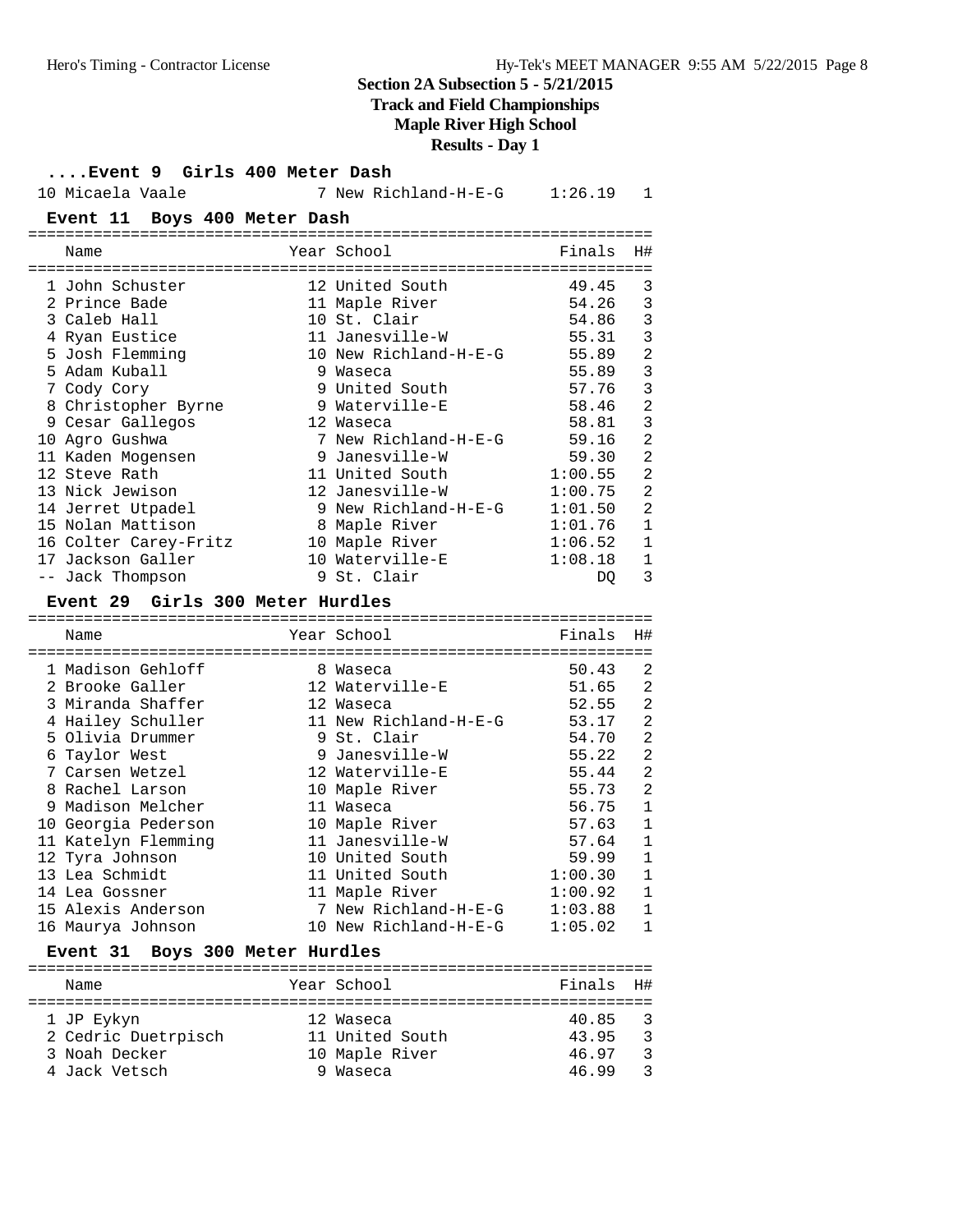**Track and Field Championships**

### **Maple River High School**

**Results - Day 1**

# **....Event 31 Boys 300 Meter Hurdles**

|  | 5 Jeven Poland    | 11 United South      | 47.14 | 3  |
|--|-------------------|----------------------|-------|----|
|  | 6 Justin Hill     | 11 Waterville-E      | 50.16 | 2  |
|  | 7 Andrew Albrecht | 11 Maple River       | 50.36 | 3  |
|  | 8 Tuckor Anderson | 11 Janesville-W      | 50.42 | -2 |
|  | 9 Ethan Davide    | 10 Waseca            | 50.86 | -2 |
|  | 10 Mason Arndt    | 11 St. Clair         | 50.99 | 3  |
|  | 11 Bo Minske      | 10 Waterville-E      | 52.52 | -2 |
|  | 12 Evan Case      | 9 St. Clair          | 52.88 | 1  |
|  | 13 Mason Ferber   | 7 New Richland-H-E-G | 55.97 | 2  |
|  | 14 Noah Stoltzman | 10 Maple River       | 56.20 | 1  |
|  | 15 Tanner Thomsen | 9 United South       | 59.09 | -2 |
|  |                   |                      |       |    |

#### **Event 13 Girls 800 Meter Run**

| Name                 |   | Year School           | Finals  | Η#             |
|----------------------|---|-----------------------|---------|----------------|
|                      |   |                       |         |                |
| 1 Sally OBrien       |   | 12 Waseca             | 2:28.85 | 2              |
| 2 Jacqueline Kaplan  |   | 12 Waterville-E       | 2:31.16 | 2              |
| 3 Jessica Loeffler   |   | 12 St. Clair          | 2:31.62 | 2              |
| 4 Taylor Doering     |   | 10 Maple River        | 2:33.45 | $\mathfrak{D}$ |
| 5 Macy Rennpferd     |   | 9 Maple River         | 2:34.71 | $\overline{2}$ |
| 6 Allison Breck      |   | 11 Waseca             | 2:35.13 | $\overline{2}$ |
| 7 Kelly Harden       |   | 9 New Richland-H-E-G  | 2:40.15 | $\overline{2}$ |
| 8 Kirston Lynch      |   | 9 Janesville-W        | 2:41.81 | 2              |
| 9 Brielle Cords      |   | 9 Janesville-W        | 2:42.17 | 1              |
| 10 Amber Klein       |   | 12 United South       | 2:44.44 | 1              |
| 11 Ashley Graham     |   | 10 United South       | 2:50.35 | 1              |
| 12 Tikvah Schwartz   |   | 11 United South       | 2:51.17 | 1              |
| 13 Victoria Barkosky | 8 | Maple River           | 2:51.52 | 1              |
| 14 Sarah Best        | 8 | Waterville-E          | 2:52.07 | 1              |
| 15 Katherine Lewer   |   | 11 New Richland-H-E-G | 2:54.08 |                |
| 16 Maddie Bartlett   |   | 7 New Richland-H-E-G  | 3:03.26 | 1              |

### **Event 15 Boys 800 Meter Run**

| Name                 | Year School           | Finals  | H#             |
|----------------------|-----------------------|---------|----------------|
| 1 Shane Streich      | 12 Waseca             | 1:54.57 | -2             |
| 2 Isaac Highum       | 12 Waseca             | 2:04.78 | 2              |
| 3 Trevor Lemmon      | 11 Maple River        | 2:06.42 | $\overline{2}$ |
| 4 Tyler Schlaak      | 11 New Richland-H-E-G | 2:06.44 | $\overline{2}$ |
| 5 Joe Mens           | 12 Waseca             | 2:11.41 | 2              |
| 6 Kelton Lynch       | 12 Janesville-W       | 2:12.20 | $\overline{2}$ |
| 7 Blake Storm        | 10 St. Clair          | 2:13.79 | $\overline{2}$ |
| 8 Chris Mulholland   | 10 United South       | 2:14.35 | $\overline{2}$ |
| 9 Isaiah Lippert     | 10 Maple River        | 2:15.73 | $\overline{2}$ |
| 10 Mason Moske       | 11 Maple River        | 2:20.70 | 2              |
| 11 Jonathan Schwartz | 9 United South        | 2:25.61 | $\mathbf 1$    |
| 12 Chase Baker       | 7 St. Clair           | 2:26.76 | $\mathbf 1$    |
| 13 Jacob Dooley      | 11 Janesville-W       | 2:27.28 | $\mathbf{1}$   |
| 14 Lucas Schimek     | 10 United South       | 2:30.34 | $\mathbf{1}$   |
| 15 Jorey Fischer     | 11 New Richland-H-E-G | 2:31.28 | $\mathbf{1}$   |
| 16 Jackson Galler    | 10 Waterville-E       | 2:36.28 | $\mathbf{1}$   |
| 17 Carter Daly       | 7 St. Clair           | 2:38.22 | $\mathbf{1}$   |
|                      |                       |         |                |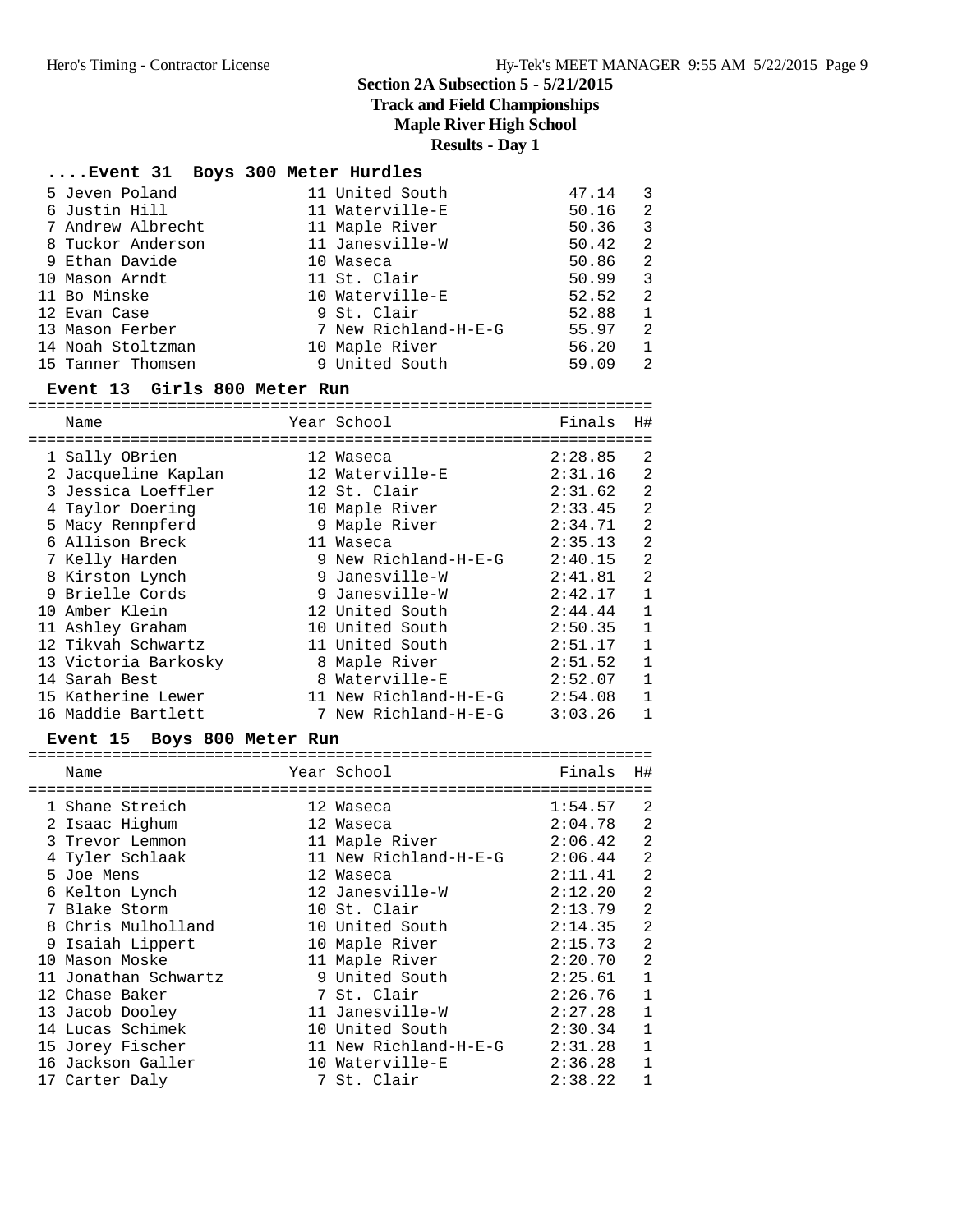## **Track and Field Championships**

**Maple River High School**

**Results - Day 1**

### **Event 5 Girls 200 Meter Dash**

| Name             | Year School          | Finals |
|------------------|----------------------|--------|
| 1 Lily Anderson  | 11 Waterville-E      | 26.24  |
| 2 Madi Schirmer  | 8 Maple River        | 26.26  |
| 3 Anissa Janziq  | 12 United South      | 28.13  |
| 4 Hannah Olson   | 11 Janesville-W      | 28.91  |
| 5 Malaya Dahms   | 9 Maple River        | 29.58  |
| 6 Joci Hanson    | 10 St. Clair         | 30.55  |
| 7 Erin VanWilgen | 9 New Richland-H-E-G | 30.62  |

### **Event 7 Boys 200 Meter Dash**

| Name               |   | Year School           | Finals |
|--------------------|---|-----------------------|--------|
| 1 John Schuster    |   | 12 United South       | 22.50  |
| 2 Prince Bade      |   | 11 Maple River        | 22.62  |
| 3 Caleb Hall       |   | 10 St. Clair          | 23.62  |
| 4 Ryan Eustice     |   | 11 Janesville-W       | 24.73  |
| 5 Tyler Hyatt      |   | 10 Waseca             | 25.29  |
| 6 Spencer Heitkamp |   | 10 Janesville-W       | 25.59  |
| 7 Zach Mely        |   | 11 New Richland-H-E-G | 25.78  |
| 8 Noah Buchele     | 9 | Waseca                | 25.85  |

### **Event 21 Girls 3200 Meter Run**

| Name               | Year School           | Finals   |
|--------------------|-----------------------|----------|
|                    |                       |          |
| 1 Beth Stevermer   | 9 United South        | 11:39.45 |
| 2 Kourtney Kulseth | 10 Waseca             | 11:42.29 |
| 3 Ana McCabe       | 8 Waseca              | 12:18.72 |
| 4 Gabby Passmore   | 11 Maple River        | 13:06.66 |
| 5 Sandra Ouezada   | 12 New Richland-H-E-G | 13:35.86 |
| 6 Jessica Loeffler | 12 St. Clair          | 14:04.41 |
| 7 Mia Williams     | 7 New Richland-H-E-G  | 14:34.75 |
| 8 Jade Mely        | 7 New Richland-H-E-G  | 14:35.52 |
| 9 Samantha Becker  | 12 Waterville-E       | 14:37.29 |
| 10 Zoe Zimmer      | 12 Waterville-E       | 14:59.87 |
| 11 Natalya Larson  | 10 Waterville-E       | 15:16.11 |

# **Event 23 Boys 3200 Meter Run** ================================================================

| Name                                                                                                                                                                                                     | Year School                                                                                                                                                                                          | Finals                                                                                                                          |
|----------------------------------------------------------------------------------------------------------------------------------------------------------------------------------------------------------|------------------------------------------------------------------------------------------------------------------------------------------------------------------------------------------------------|---------------------------------------------------------------------------------------------------------------------------------|
| 1 Cole Streich<br>2 John Cole<br>3 Brett Attenberger<br>4 Kaden Cameron<br>5 Thomas Mantor<br>6 Adam Stevermer<br>7 Noah Lindsey<br>8 Samuel Larson<br>9 Caleb Hubbard<br>10 Ben Lewer<br>11 Lucas Kruse | 10 Waseca<br>11 New Richland-H-E-G<br>9 Waseca<br>9 Janesville-W<br>11 United South<br>12 United South<br>12 Maple River<br>12 Waterville-E<br>9 United South<br>9 New Richland-H-E-G<br>7 St. Clair | 9:55.84<br>10:36.41<br>10:37.70<br>10:38.56<br>11:09.02<br>11:24.26<br>11:29.87<br>11:34.60<br>12:07.62<br>12:23.53<br>13:12.18 |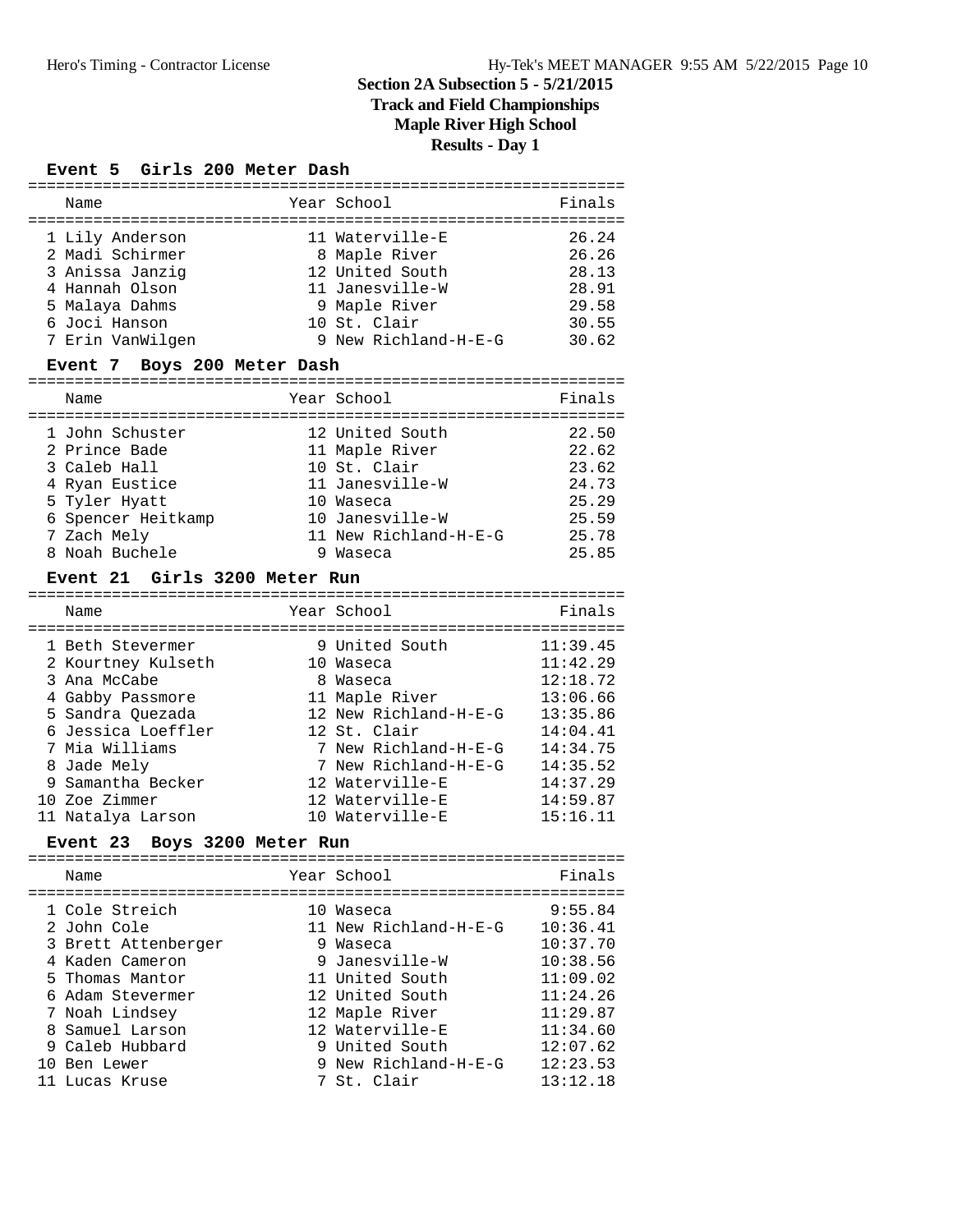**Track and Field Championships**

**Maple River High School**

**Results - Day 1**

**....Event 23 Boys 3200 Meter Run** -- Blake Jenkins 10 Maple River 2014 DNF **Event 41 Girls 4x400 Meter Relay** ================================================================ School ================================================================ 1 Waterville-Elysian-Morristown 4:11.00 1) Jacqueline Kaplan 12<br>3) Iymnoo Asp 10 aterville-Elysian moltiscom.<br>
3) Jacqueline Kaplan 12 (2) Tierney Winter 11<br>
3) Lynnea Asp 10 (4) Lily Anderson 11 2 Waseca 4:16.61 1) Samantha Hiller 12 2) Odell Frye 8 3) Maya Aberle 9 (4) Klaire Harris 9 3 United South Central\* 4:32.44 1) Linsey Thisius 12 2) Catilyn Klocek 11 3) Claire Christianson 10 (4) Beth Stevermer 9 4 Maple River 4:40.74 1) Macy Rennpferd 9 2) Taylor Doering 10 3) Victoria Barkosky 8 (4) Gabby Passmore 11 5 St. Clair 4:51.73 1) Baylie Thom 9 2) Isabella Hanson 7 3) Marie Lonneman 8 4) Sophia Cazier 7 6 New Richland-H-E-G 5:09.43<br>1) Hailey Westrum 8 2) Mia Williams 7  $2)$  Mia Williams 7 3) Annie Prigge 7 4) Grace Kofstad 7 **Event 43 Boys 4x400 Meter Relay** ================================================================ School **Finals** ================================================================ 1 Waseca 3:27.01<br>
1) Shane Streich 12<br>
3) Brady Bomsta 12<br>
2 United South Central\* 3:34.21<br>
1) Dallas Olson 12<br>
2) Roel Perales 8 1) Shane Streich 12 2) JP Eykyn 12 3) Brady Bomsta 12 (4) Isaac Highum 12 2 United South Central\* 3:34.21 1) Dallas Olson 12 2) Roel Perales 8 3) Cedric Duetrpisch 11 <a>
4) John Schuster 12 3 New Richland-H-E-G 3:47.99 1) Tyler Schlaak 11 2) John Cole 11 3:47<br>
3) Tyler Schlaak 11 4) John Cole 11<br>
3) Nathan Krause 11 4) Josh Flemming 10<br>
1921 4) Josh Flemming 10 4 Maple River 3:51.26 1) Ryan Evenson 12 2) Nolan Mattison 8 3) Tanner Carey-Fritz 11 (4) Trevor Lemmon 11 5 St. Clair 3:53.50 1) Mason Arndt 11 2) Blake Storm 10 3) Evan Case 9 19 10 10 10 10 10 10 10 10 11 12 13 14 14 16 17 18 18 19 19 19 19 1 6 Janesville-Waldorf-Pemberton 3:58.54 1) Nick Jewison 12 2) Kelton Lynch 12 3) Brennen Mogensen 12 4) Alec Mulcahey 12 7 Waterville-Elysian-Morristown 4:09.73 1) Lewis Becker 9 2) Christopher Byrne 9 3) Fransisco Gonzalez 9 (4) Gage Wall 11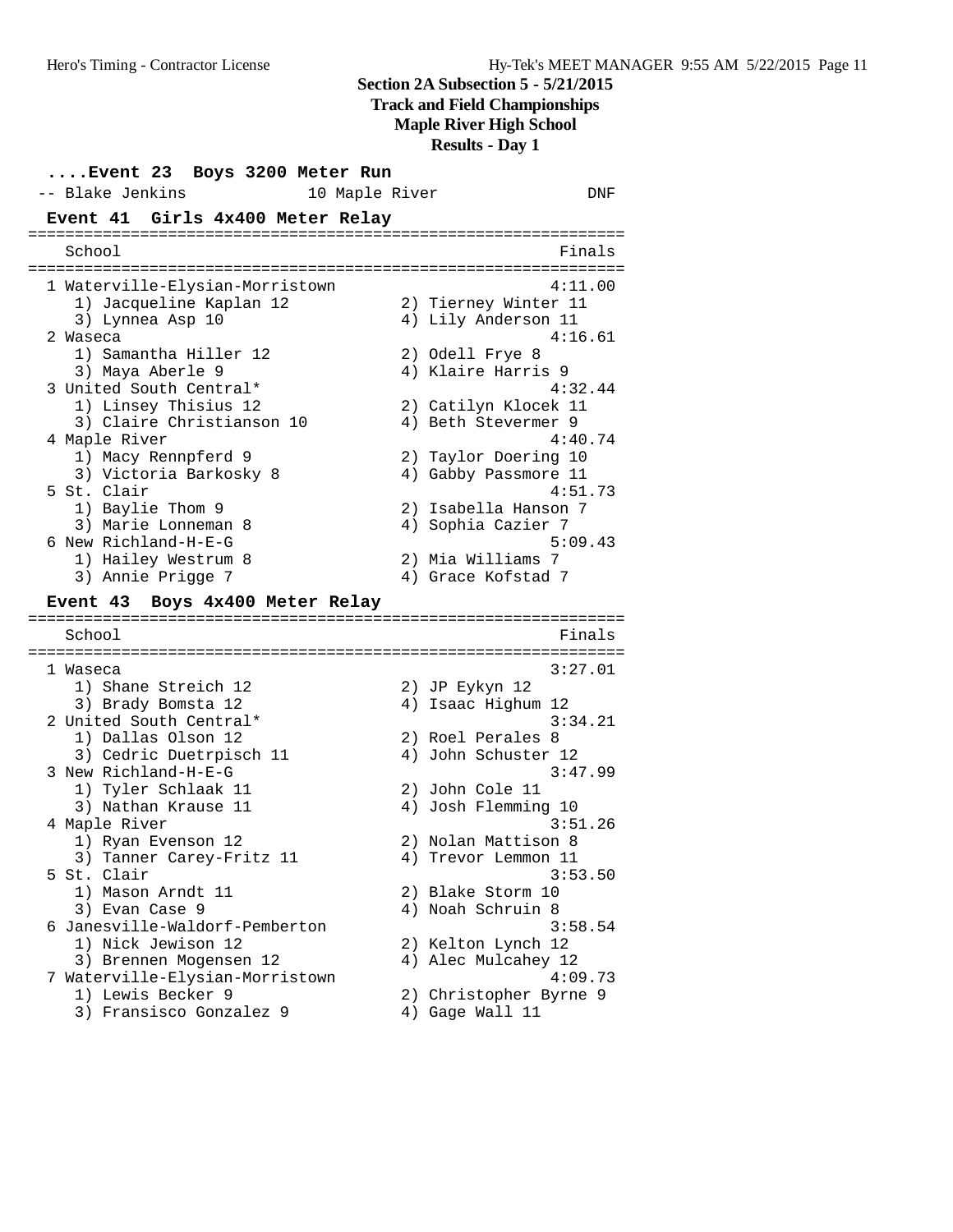# **Track and Field Championships**

**Maple River High School**

**Results - Day 1**

#### **Event 49 Girls High Jump** ================================================================

| Name                                             | Year School           | Finals       |
|--------------------------------------------------|-----------------------|--------------|
| ==========<br>===============<br>1 Maddie Wagner | 10 New Richland-H-E-G | $5 - 00.00$  |
| 2 Carsen Wetzel                                  | 12 Waterville-E       | $4 - 10.00$  |
| 3 Madison Gehloff                                | 8 Waseca              | $4 - 08.00$  |
| 4 Madison Jones                                  | 11 Maple River        | $4 - 08.00$  |
| 5 Allison Breck                                  | 11 Waseca             | $4 - 06.00$  |
| 6 Marnie Wagner                                  | 10 New Richland-H-E-G | $4 - 04.00$  |
| 7 Tyra Johnson                                   | 10 United South       | $4 - 04.00$  |
| 8 Hannah Olson                                   | 11 Janesville-W       | $4 - 04.00$  |
| 9 Lydia Shoemaker                                | 9 Maple River         | $4 - 04.00$  |
| 10 Emily Budach                                  | 10 Janesville-W       | $4 - 02.00$  |
| 10 Morgan Bruegger                               | 9 Maple River         | $4 - 02.00$  |
| 10 MacKenzie Kruse                               | 8 St. Clair           | $4 - 02.00$  |
| 13 Courtney Losee                                | 12 Janesville-W       | $4 - 00.00$  |
| -- Jessica Loeffler                              | 12 St. Clair          | NH           |
|                                                  |                       |              |
| Event 51 Boys High Jump                          |                       |              |
| Name                                             | Year School           | Finals       |
|                                                  |                       |              |
| 1 Elijah Carter                                  | 11 Waseca             | $6 - 01.00$  |
| 2 Luke Trio                                      | 12 United South       | $5 - 08.00$  |
| 3 Jake Guse                                      | 10 Waseca             | $5 - 08.00$  |
| 4 Kaleb Nelson                                   | 10 Waseca             | $5 - 06.00$  |
| 5 Zac Olson                                      | 10 Waterville-E       | $5 - 06.00$  |
| 6 Tanner Carey-Fritz                             | 11 Maple River        | $5 - 06.00$  |
| 7 Sam Shubert                                    | 12 Maple River        | $5 - 04.00$  |
| 8 Trevor Lemmon                                  | 11 Maple River        | $5 - 04.00$  |
| 9 Agro Gushwa                                    | 7 New Richland-H-E-G  | $5 - 04.00$  |
| 10 Thomas Mantor                                 | 11 United South       | $5 - 02.00$  |
| 11 Jack Thompson                                 | 9 St. Clair           | $5 - 02.00$  |
| 12 Spencer Heitkamp                              | 10 Janesville-W       | $5 - 00.00$  |
| 13 Justin Hill                                   | 11 Waterville-E       | $5 - 00.00$  |
| 14 Peyton Castle                                 | 8 New Richland-H-E-G  | $5 - 00.00$  |
| -- Tanner Thomsen                                | 9 United South        | NH           |
| -- Andrew Wang                                   | 11 St. Clair          | NH           |
| Girls Pole Vault<br>Event 53                     |                       |              |
| Name                                             | Year School           | Finals       |
|                                                  |                       |              |
| 1 Samamtha Petry                                 | 10 Waterville-E       | $11 - 00.00$ |
| 2 Brooke Galler                                  | 12 Waterville-E       | $9 - 00.00$  |
| 3 Linsey Thisius                                 | 12 United South       | $8 - 06.00$  |
| 4 Claire Christianson                            | 10 United South       | $8 - 00.00$  |
| 5 Kelly Harden                                   | 9 New Richland-H-E-G  | $8 - 00.00$  |
| 6 Tristen Hoeschst                               | 9 Maple River         | $8 - 00.00$  |
| 7 Emily Karsten                                  | 10 Waseca             | $8 - 00.00$  |
| 8 Samantha Becker                                | 12 Waterville-E       | $7 - 06.00$  |
| 9 Tyra Johnson                                   | 10 United South       | $7 - 00.00$  |
| 10 McKenna Ehlers                                | 12 Maple River        | $7 - 00.00$  |
| 11 Rachel Rigdon                                 | 12 Maple River        | $7 - 00.00$  |
| 12 Katherine Lewer                               | 11 New Richland-H-E-G | $7 - 00.00$  |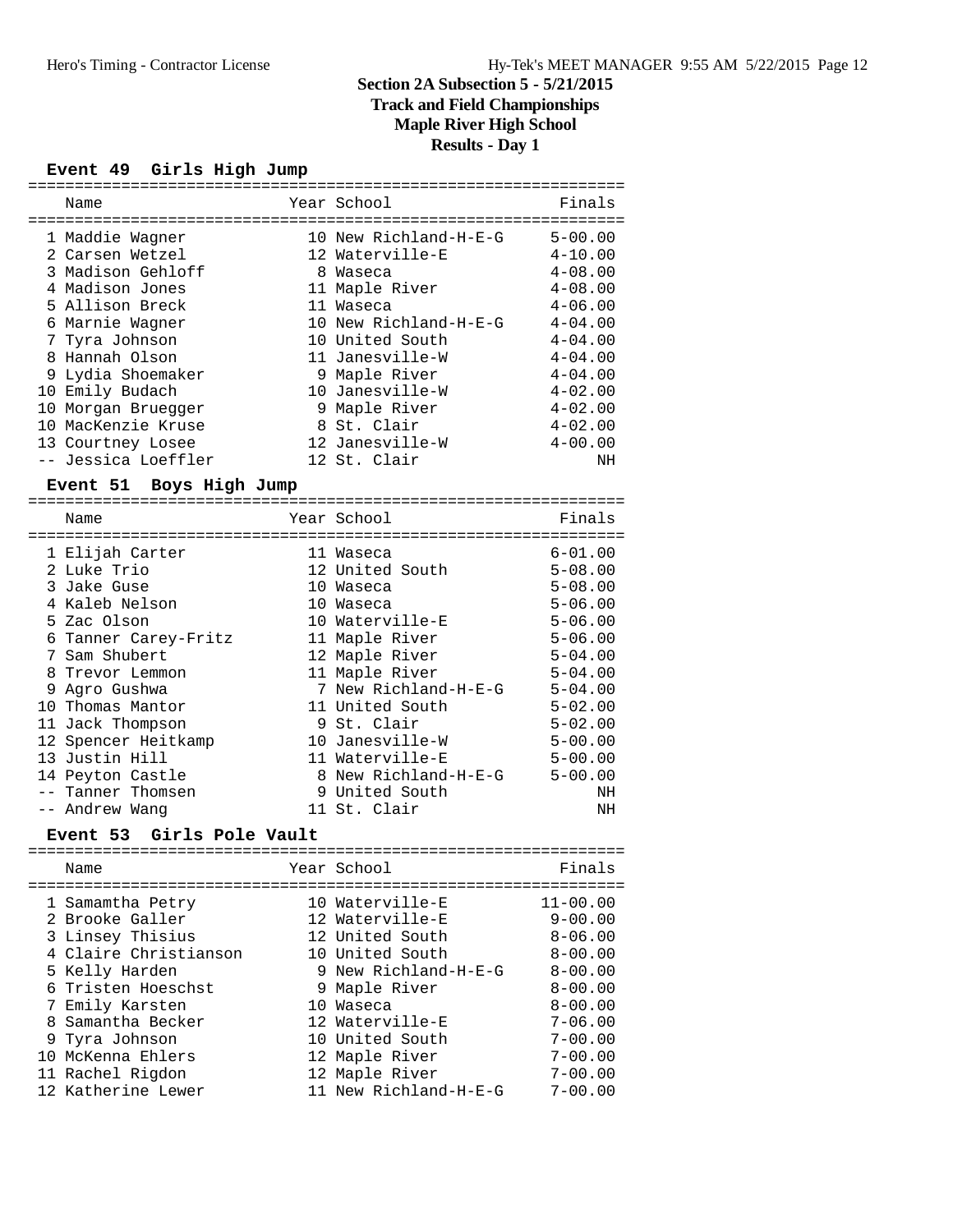**Track and Field Championships**

# **Maple River High School**

**Results - Day 1**

### **....Event 53 Girls Pole Vault**

| 13 Breanna Karsten | 10 Waseca   | $6 - 06.00$ |
|--------------------|-------------|-------------|
| 14 Kayla Eustice   | 12 Waseca   | $6 - 06.00$ |
| 15 Olivia Drummer  | 9 St. Clair | $6 - 06.00$ |
| 16 Baylie Thom     | 9 St. Clair | $6 - 00.00$ |
| -- Sophia Cazier   | 7 St. Clair | NH.         |

# **Event 55 Boys Pole Vault**

|       | Name<br>================ |          | Year School           | Finals       |
|-------|--------------------------|----------|-----------------------|--------------|
|       | 1 Ryley Raub             |          | 11 Waseca             | $11 - 06.00$ |
|       | 2 Jeven Poland           |          | 11 United South       | $10 - 00.00$ |
|       | 3 Jackson Hadt           | $10^{-}$ | Waseca                | $9 - 06.00$  |
|       | 4 Sam Shubert            |          | 12 Maple River        | $9 - 06.00$  |
|       | 5 Trevor Prange          |          | 10 Maple River        | $9 - 06.00$  |
| 6     | Tuckor Anderson          |          | 11 Janesville-W       | $9 - 00.00$  |
|       | 7 Cole Pomeroy           | 9        | Waseca                | $9 - 00.00$  |
| 8     | Brenden McMann           |          | 9 New Richland-H-E-G  | $9 - 00.00$  |
|       | 9 Cody Walters           |          | 9 Maple River         | $9 - 00.00$  |
| 1 O   | Tanner Thomsen           |          | 9 United South        | $9 - 00.00$  |
| 11    | Justin Hill              |          | 11 Waterville-E       | $8 - 06.00$  |
|       | 12 Evan Case             |          | 9 St. Clair           | $8 - 00.00$  |
| 13    | Lucas Mortensen          |          | 10 St. Clair          | $8 - 00.00$  |
|       | 14 Zach Mely             |          | 11 New Richland-H-E-G | $8 - 00.00$  |
|       | 15 Jaden Taylor          | 7        | Waterville-E          | $7 - 06.00$  |
|       | 16 Carter Daly           |          | 7 St. Clair           | $7 - 06.00$  |
|       | 17 Ben Lewer             |          | 9 New Richland-H-E-G  | $6 - 06.00$  |
| $- -$ | Lucas Schimek            |          | 10 United South       | ΝH           |
|       | -- Seth LaFrance         |          | 7 Waterville-E        | NH           |

# **Event 57 Girls Long Jump** ================================================================

| Name                              | Year School           | Finals       |
|-----------------------------------|-----------------------|--------------|
| 1 Madi Schirmer                   | 8 Maple River         | $16 - 00.00$ |
| 2 Anissa Janziq                   | 12 United South       | $15 - 05.50$ |
| 3 Alicia Avila                    | 10 Waterville-E       | $15 - 05.25$ |
| 4 Hailey Schuller                 | 11 New Richland-H-E-G | $14 - 06.75$ |
| 5 Shelby Wolff                    | 9 Waseca              | $14 - 04.00$ |
| 6 Kira Wolf                       | 11 Maple River        | $14 - 03.00$ |
| 7 Hattie Peach                    | 10 Waterville-E       | $13 - 11.75$ |
| 8 Gabrielle Hagen                 | 11 Janesville-W       | $13 - 04.75$ |
| 9 Gina Gordon                     | 11 Waterville-E       | $12 - 05.00$ |
| 10 Maddie Bartlett                | 7 New Richland-H-E-G  | $12 - 02.00$ |
| 11 Sarah Smith                    | 7 Maple River         | $12 - 00.00$ |
| 12 Alexis Anderson                | 7 New Richland-H-E-G  | $11 - 07.50$ |
| 13 Isabella Hanson                | 7 St. Clair           | $11 - 07.00$ |
| 14 Katelyn Flemming               | 11 Janesville-W       | $10 - 08.50$ |
| <b>Event 59</b><br>Boys Long Jump |                       |              |

| Name          | Year School    | Finals       |
|---------------|----------------|--------------|
| 1 Prince Bade | 11 Maple River | $21 - 05.75$ |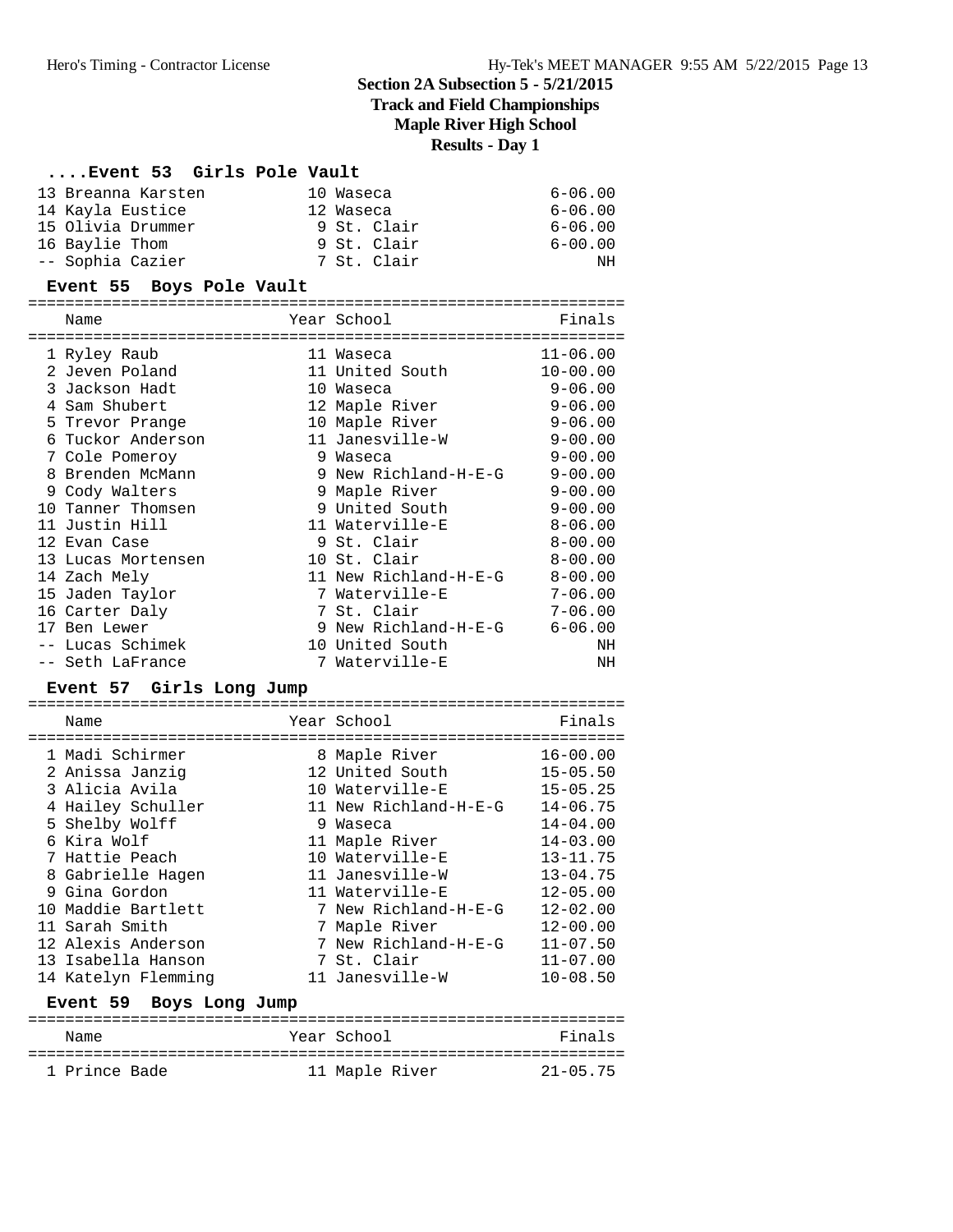**Track and Field Championships**

**Maple River High School**

# **Results - Day 1**

# **....Event 59 Boys Long Jump**

| 2 Dylan Hermanstorfer    |   | 12 Waseca             | $19 - 05.25$ |
|--------------------------|---|-----------------------|--------------|
| 3 Dallas Olson           |   | 12 United South       | $18 - 10.25$ |
| 4 DAnte Coleman          |   | 12 Waseca             | $18 - 05.00$ |
| 5 Cedric Duetrpisch      |   | 11 United South       | $18 - 01.00$ |
| 6 Trevor Prange          |   | 10 Maple River        | $17 - 06.25$ |
| 7 Noah Sletten           |   | 10 New Richland-H-E-G | $17 - 04.50$ |
| 8 Zac Olson              |   | 10 Waterville-E       | $17 - 01.00$ |
| 9 Josh Flemming          |   | 10 New Richland-H-E-G | $16 - 11.00$ |
| 10 Adam Kuball           | 9 | Waseca                | $16 - 05.00$ |
| 11 Jacob Winch           |   | 11 St. Clair          | $15 - 10.50$ |
| 12 Christopher Byrne     |   | 9 Waterville-E        | $15 - 08.50$ |
| 13 Noah Schruin          |   | 8 St. Clair           | $15 - 07.25$ |
| 14 Chris Martens         |   | 9 United South        | $15 - 06.00$ |
| 15 Timmothy Reed         |   | 9 Janesville-W        | $15 - 05.75$ |
| 16 Hunter Pederson       |   | 8 Maple River         | $15 - 04.00$ |
| 17 Cole Benson           |   | 10 Janesville-W       | $15 - 00.00$ |
| 18 Gage Wall             |   | 11 Waterville-E       | $14 - 04.75$ |
| 19 Matthew VanRavenhorst |   | 9 Janesville-W        | $13 - 10.50$ |

### **Event 61 Girls Triple Jump**

|   | Name                 | Year School           | Finals       |
|---|----------------------|-----------------------|--------------|
|   |                      |                       |              |
|   | 1 Shelby Wolff       | 9 Waseca              | $31 - 05.50$ |
|   | 2 Anissa Janziq      | 12 United South       | $31 - 00.75$ |
|   | 3 Michaela Karels    | 9 St. Clair           | $30 - 09.50$ |
|   | 4 Madison Jones      | 11 Maple River        | $30 - 06.50$ |
|   | 5 Gretchen Ramaker   | 10 New Richland-H-E-G | $29 - 11.00$ |
|   | 6 Catilyn Klocek     | 11 United South       | $29 - 03.50$ |
|   | Breanna Karsten      | 10 Waseca             | $29 - 03.00$ |
| 8 | Emily Karsten        | 10 Waseca             | $28 - 11.00$ |
|   | 9 Courtney Losee     | 12 Janesville-W       | $28 - 05.00$ |
|   | 10 Hattie Peach      | 10 Waterville-E       | $27 - 10.00$ |
|   | 11 Sophia Cazier     | 7 St. Clair           | $27 - 03.25$ |
|   | 12 Kaci Atherton     | 11 Waterville-E       | $26 - 04.50$ |
|   | 13 Erin VanWilgen    | 9 New Richland-H-E-G  | $25 - 08.50$ |
|   | 14 Samantha Ulrich   | 9 Maple River         | $23 - 09.00$ |
|   | 15 Marissa Mortenson | 11 New Richland-H-E-G | $21 - 08.50$ |

### **Event 63 Boys Triple Jump**

|  | Name                                                                                                                                                                             | Year School                                                                                                                                                | Finals                                                                                                                                                       |
|--|----------------------------------------------------------------------------------------------------------------------------------------------------------------------------------|------------------------------------------------------------------------------------------------------------------------------------------------------------|--------------------------------------------------------------------------------------------------------------------------------------------------------------|
|  | 1 John Schuster<br>2 Sam Schruin<br>3 DAnte Coleman<br>4 Tyler Schlaak<br>5 Andrew Albrecht<br>6 Zac Olson<br>7 Jack Vetsch<br>8 Adam Kuball<br>9 Jerret Utpadel<br>10 Luke Trio | 12 United South<br>11 St. Clair<br>12 Waseca<br>11 New Richland-H-E-G<br>11 Maple River<br>10 Waterville-E<br>9 Waseca<br>9 Waseca<br>9 New Richland-H-E-G | $42 - 04.75$<br>$39 - 00.00$<br>$38 - 11.50$<br>$36 - 07.00$<br>$36 - 06.75$<br>$36 - 04.50$<br>$35 - 11.25$<br>$35 - 09.75$<br>$35 - 09.00$<br>$35 - 04.50$ |
|  | 11 Alec Mulcahey                                                                                                                                                                 | 12 United South<br>12 Janesville-W                                                                                                                         | $32 - 06.00$                                                                                                                                                 |
|  |                                                                                                                                                                                  |                                                                                                                                                            |                                                                                                                                                              |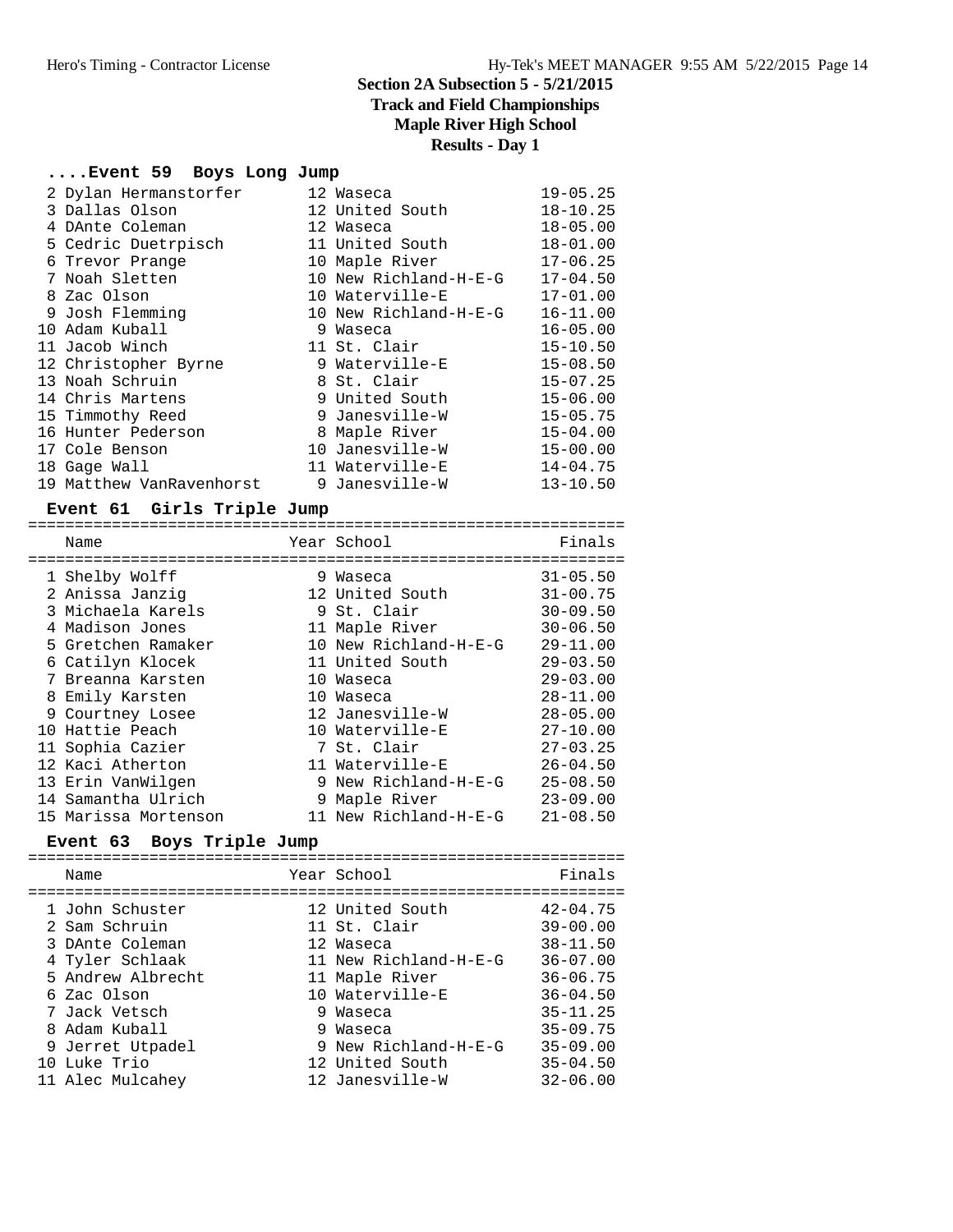**Track and Field Championships**

**Maple River High School**

# **Results - Day 1**

# **....Event 63 Boys Triple Jump**

| 12 Mason Ferber   | 7 New Richland-H-E-G | $31 - 05.00$ |
|-------------------|----------------------|--------------|
| 13 Jacob Dooley   | 11 Janesville-W      | $31 - 03.00$ |
| 14 Ben Trio       | 7 Maple River        | $30 - 07.25$ |
| 15 Cole Kokoschke | 7 Waterville-E       | $25 - 10.25$ |
| 16 Chase Baker    | 7 St. Clair          | $24 - 11.00$ |

### **Event 65 Girls Discus Throw**

|    | Name               |    | Year School           | Finals     |
|----|--------------------|----|-----------------------|------------|
|    | 1 Tresa Reuter     |    | 12 St. Clair          | $117 - 08$ |
|    | 2 Katherine Cory   |    | 11 United South       | $109 - 11$ |
| 3  | Kayla Schlueter    |    | 12 Waseca             | $102 - 11$ |
| 4  | Emily Eder         |    | 11 New Richland-H-E-G | $96 - 00$  |
| 5. | Aubrey Highum      |    | 11 Waseca             | $95 - 05$  |
|    | 6 Alice Spangler   |    | 12 Waseca             | $92 - 10$  |
|    | 7 Kira Wolf        |    | 11 Maple River        | $89 - 07$  |
| 8  | Hope Hendrickson   |    | 9 United South        | $86 - 11$  |
|    | 9 Katie Crabtree   | 9. | New Richland-H-E-G    | $81 - 01$  |
| 10 | Michaela Karels    |    | 9 St. Clair           | $80 - 00$  |
|    | 11 Sophia Fisher   |    | 11 New Richland-H-E-G | $76 - 07$  |
|    | 12 Katelin Tauer   |    | 8 St. Clair           | $74 - 02$  |
|    | 13 Haley Androli   |    | 10 Waterville-E       | $72 - 07$  |
|    | 14 Emily Mandler   |    | 9 United South        | $68 - 10$  |
|    | 15 Sydney Peters   | 9  | Maple River           | $66 - 00$  |
|    | 16 Gabrielle Hagen |    | 11 Janesville-W       | $65 - 02$  |
|    | 17 Kaci Atherton   | 11 | Waterville-E          | $64 - 01$  |
|    | 18 Kayla Rigdon    |    | 9 Maple River         | $61 - 00$  |
| 19 | Lacey Cords        |    | 8 Janesville-W        | $56 - 03$  |
| 20 | Anne Doran         |    | 10 Waterville-E       | $55 - 03$  |
|    | 21 Tara Traynor    |    | 10 Janesville-W       | $48 - 03$  |

### **Event 67 Boys Discus Throw**

|    | Name             | Year School           | Finals     |
|----|------------------|-----------------------|------------|
|    | 1 Tyler Kolander | 12 Waseca             | $170 - 07$ |
|    | 2 Mitchell Weber | 9 St. Clair           | $166 - 03$ |
|    | 3 Keith Maxon    | 12 New Richland-H-E-G | $138 - 01$ |
|    | Kevin Kalis      | 12 New Richland-H-E-G | $137 - 10$ |
|    | 5 Tanner Hauser  | 11 St. Clair          | $133 - 09$ |
|    | 6 Dylan Winegar  | 11 Waseca             | $124 - 04$ |
|    | 7 Paul Schoneck  | 11 Maple River        | $114 - 04$ |
| 8  | Issac Hernandez  | 12 United South       | $112 - 05$ |
|    | 9 Todd Erickson  | 12 New Richland-H-E-G | $108 - 03$ |
| 10 | Berlyn Olson     | 12 Janesville-W       | $105 - 00$ |
|    | 11 Ryan Eustice  | 11 Janesville-W       | $102 - 01$ |
|    | 12 Lucas Maxon   | 10 Waseca             | $101 - 03$ |
|    | 13 Mason Arndt   | 11 St. Clair          | $98 - 11$  |
|    | 14 Wyatt Johnson | 10 Maple River        | $98 - 08$  |
|    | 15 Steve Rath    | 11 United South       | $93 - 08$  |
|    | 16 Nick Amundson | 12 Waterville-E       | $91 - 01$  |
|    | 17 Gabe Raske    | 10 Maple River        | $90 - 10$  |
|    | 18 Cody Cory     | 9 United South        | $81 - 05$  |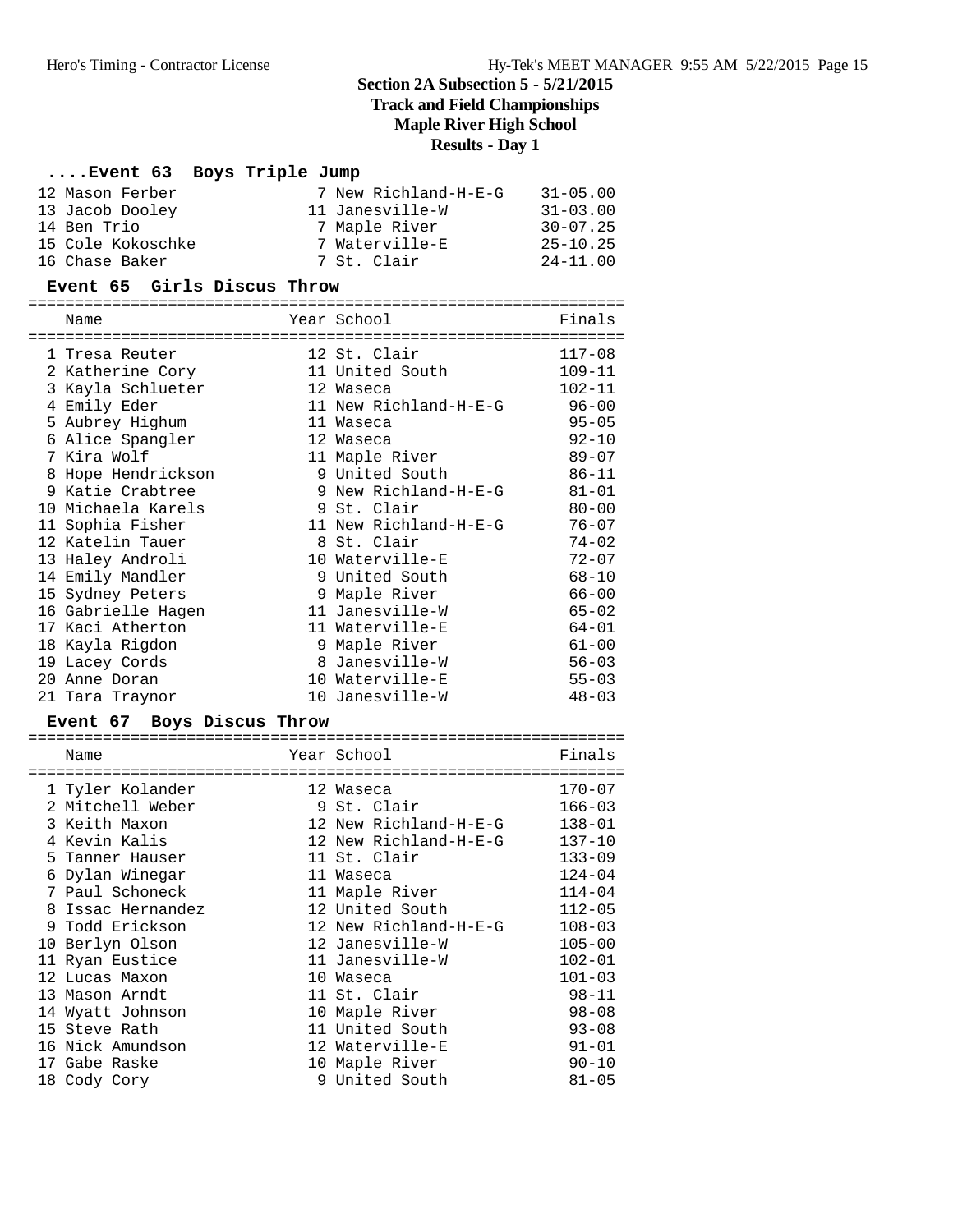**Track and Field Championships**

**Maple River High School**

**Results - Day 1**

| Event 67 Boys Discus Throw            |                                    |                              |
|---------------------------------------|------------------------------------|------------------------------|
| 19 Hunter Frechette                   | 11 Waterville-E                    | $79 - 06$                    |
| 20 Jack Brewer                        | 9 Waterville-E                     | $72 - 05$                    |
| Event 69 Girls Shot Put               |                                    |                              |
|                                       |                                    |                              |
| Name                                  | Year School                        | Finals                       |
| l Kayla Schlueter                     | 12 Waseca                          | $34 - 05.25$                 |
| 2 Brittaney Jensen                    | 9 United South                     | $33 - 09.50$                 |
| 3 Aubrey Highum                       | 11 Waseca                          | $32 - 09.75$                 |
| 4 Emily Eder                          | 11 New Richland-H-E-G              | $32 - 01.50$                 |
| 5 Katherine Cory                      | 11 United South                    | $32 - 00.00$                 |
| 6 Sophia Fisher                       | 11 New Richland-H-E-G              | $31 - 06.00$                 |
| 7 Tresa Reuter                        | 12 St. Clair                       | $30 - 11.00$                 |
| 8 Hannah Quast                        | 12 Waseca                          | $29 - 11.50$                 |
| 9 Hope Hendrickson                    | 9 United South                     | $29 - 10.00$                 |
| 10 Katelin Tauer                      | 8 St. Clair                        | $27 - 08.25$                 |
| 11 Haley Androli                      | 10 Waterville-E                    | $25 - 04.00$                 |
| 12 Kayla Rigdon                       | 9 Maple River                      | $25 - 03.25$                 |
| 13 Sydney Peters                      | 9 Maple River                      | $24 - 09.50$                 |
| 14 Jada Doering                       | 9 Maple River                      | $22 - 06.00$                 |
| 15 Anne Doran                         | 10 Waterville-E                    | $22 - 01.50$                 |
| 16 Katie Crabtree                     | 9 New Richland-H-E-G               | $21 - 11.50$                 |
| 17 Tara Traynor                       | 10 Janesville-W                    | $21 - 00.50$                 |
| 18 Lacey Cords                        | 8 Janesville-W                     | $20 - 04.00$                 |
| 19 Amber Kendall                      | 11 Waterville-E                    | 18-11.50                     |
| Event 71 Boys Shot Put                |                                    |                              |
| Name                                  | Year School                        | Finals                       |
|                                       |                                    |                              |
| 1 Mitchell Weber                      | 9 St. Clair                        | $53 - 01.50$                 |
| 2 Tyler Kolander                      |                                    |                              |
|                                       | 12 Waseca                          | $50 - 00.00$                 |
| 3 Dylan Winegar                       | 11 Waseca                          | $48 - 11.50$                 |
| 4 Tanner Hauser                       | 11 St. Clair                       | $48 - 07.00$                 |
| 5 Keith Maxon                         | 12 New Richland-H-E-G              | $46 - 11.00$                 |
| 6 Kevin Kalis                         | 12 New Richland-H-E-G              | $45 - 09.00$                 |
| 7 Berlyn Olson                        | 12 Janesville-W                    | $44 - 06.50$                 |
| 8 Issac Hernandez                     | 12 United South                    | $42 - 05.00$                 |
| 9 Todd Erickson                       | 12 New Richland-H-E-G              | $41 - 01.50$                 |
| 10 Hunter Frechette                   | 11 Waterville-E                    | $40 - 02.00$                 |
| 11 Nick Amundson                      | 12 Waterville-E                    | $39 - 11.00$                 |
| 12 Wyatt Johnson                      | 10 Maple River                     | $37 - 11.00$                 |
| 13 Paul Schoneck                      | 11 Maple River                     | $37 - 03.50$                 |
| 14 Lucas Maxon                        | 10 Waseca                          | $37 - 03.00$                 |
| 15 Jared Kronback                     | 10 St. Clair                       | $34 - 00.25$                 |
| 16 Gabe Raske                         | 10 Maple River                     | $31 - 05.75$                 |
| 17 Blake Atherton                     | 9 Waterville-E                     | $30 - 09.00$                 |
| 18 Richy Mendoza                      | 10 United South                    | $29 - 06.75$                 |
| 19 Nick Jewison<br>20 Bobby Eckwright | 12 Janesville-W<br>10 United South | $28 - 10.25$<br>$27 - 03.50$ |